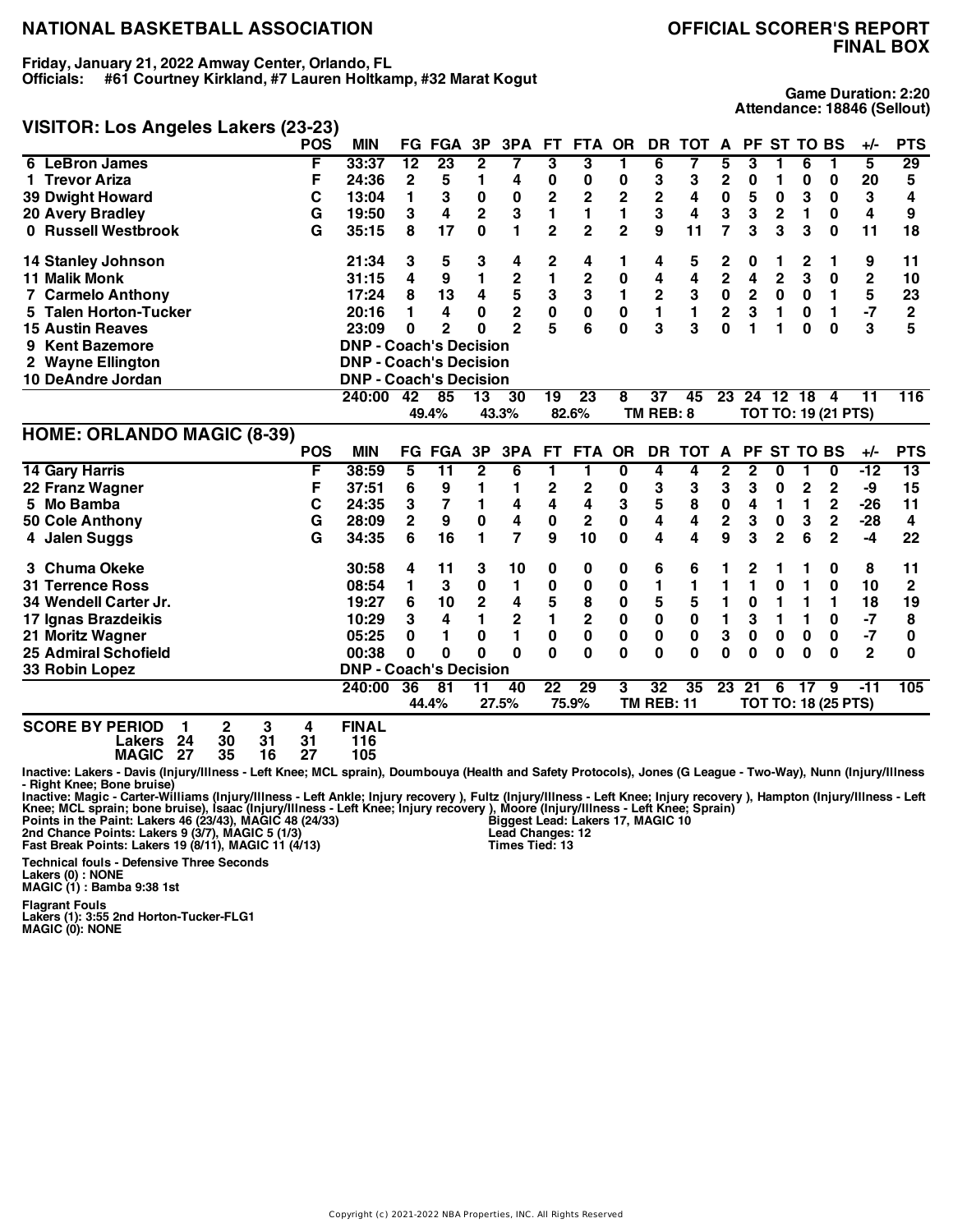**Friday, January 21, 2022 Amway Center, Orlando, FL Officials: #61 Courtney Kirkland, #7 Lauren Holtkamp, #32 Marat Kogut**

## **VISITOR: Los Angeles Lakers**

**Period Duration: 0:29 Attendance: 18846 (Sellout)**

|                             | <b>POS</b> | <b>MIN</b>                    |                | <b>FG FGA</b>            | 3P                      | 3PA            | FT.                     | FTA OR         |              | DR.            | <b>TOT</b>              | A           |                         | PF ST TO BS     |                |                               | $+/-$                   | <b>PTS</b>     |
|-----------------------------|------------|-------------------------------|----------------|--------------------------|-------------------------|----------------|-------------------------|----------------|--------------|----------------|-------------------------|-------------|-------------------------|-----------------|----------------|-------------------------------|-------------------------|----------------|
| <b>LeBron James</b><br>6    | F          | 09:29                         | 3              | 7                        | 0                       | 1              | 2                       | $\mathbf{2}$   | 0            | $\mathbf{2}$   | 2                       | 2           | 1                       | 0               | $\mathbf{2}$   | 1                             | 0                       | 8              |
| <b>Trevor Ariza</b>         | F          | 07:47                         | 0              | 1                        | 0                       | 1              | 0                       | 0              | 0            | $\mathbf 2$    | $\overline{2}$          | 1           | 0                       | 0               | 0              | 0                             | 5                       | 0              |
| <b>39 Dwight Howard</b>     | С          | 05:46                         | 1              | 3                        | $\bf{0}$                | 0              | 2                       | 2              | 1            | 1              | $\overline{\mathbf{2}}$ | $\pmb{0}$   | 1                       | 0               | 1              | 0                             | 5                       | 4              |
| <b>20 Avery Bradley</b>     | G          | 09:07                         | 1              | 1                        | 1                       | 1              | 1                       | 1              | 0            | 1              | 1                       | 0           | 0                       | 0               | 0              | 0                             | $\overline{\mathbf{2}}$ | 4              |
| 0 Russell Westbrook         | G          | 09:07                         | $\overline{2}$ | 5                        | $\bf{0}$                | 0              | $\overline{2}$          | $\overline{2}$ | 1            | $\overline{2}$ | 3                       | 1           | 1                       | $\mathbf 2$     | $\bf{0}$       | $\bf{0}$                      | $\mathbf{2}$            | 6              |
| 14 Stanley Johnson          |            | 03:21                         | 0              | 0                        | 0                       | 0              | 0                       | 0              | 0            | 1              | 1                       | 0           | 0                       | 0               |                |                               | -3                      | 0              |
| <b>11 Malik Monk</b>        |            | 05:24                         | 0              |                          | 0                       | 0              | 0                       | 0              | $\bf{0}$     | 0              | 0                       | 0           | 0                       | 0               | $\mathbf{2}$   | 0                             | -8                      | 0              |
| <b>7 Carmelo Anthony</b>    |            | 04:13                         | 1              | 3                        | $\mathbf 0$             | 1              | 0                       | $\pmb{0}$      | 0            | $\pmb{0}$      | $\pmb{0}$               | $\pmb{0}$   | $\overline{\mathbf{2}}$ | $\mathbf 0$     | $\mathbf 0$    | 0                             | -8                      | $\mathbf{2}$   |
| 5 Talen Horton-Tucker       |            | 02:53                         | 0              | $\bf{0}$                 | 0                       | $\bf{0}$       | $\mathbf 0$             | $\bf{0}$       | $\mathbf 0$  | $\mathbf 0$    | $\bf{0}$                | $\mathbf 0$ | $\mathbf 0$             | $\bf{0}$        | 0              | $\mathbf 0$                   | $-5$                    | 0              |
| <b>15 Austin Reaves</b>     |            | 02:53                         | 0              |                          | ი                       | 1              | $\Omega$                | $\mathbf 0$    | $\bf{0}$     | $\mathbf{0}$   | $\bf{0}$                | $\bf{0}$    | 1                       | 1               | 0              | $\bf{0}$                      | $-5$                    | 0              |
| 9 Kent Bazemore             |            | <b>DNP - Coach's Decision</b> |                |                          |                         |                |                         |                |              |                |                         |             |                         |                 |                |                               |                         |                |
| 2 Wayne Ellington           |            | <b>DNP - Coach's Decision</b> |                |                          |                         |                |                         |                |              |                |                         |             |                         |                 |                |                               |                         |                |
| 10 DeAndre Jordan           |            | <b>DNP - Coach's Decision</b> |                |                          |                         |                |                         |                |              |                |                         |             |                         |                 |                |                               |                         |                |
|                             |            | 60:00                         | 8              | 22                       |                         | 5              | 7                       | 7              | 2            | 9              | 11                      | 4           | 6                       | 3               | 6              | $\mathbf{2}$                  | -3                      | 24             |
|                             |            |                               |                | 36.4%                    |                         | 20%            |                         | 100%           |              | TM REB: 2      |                         |             |                         |                 |                | <b>TOT TO: 6 (6 PTS)</b>      |                         |                |
|                             |            |                               |                |                          |                         |                |                         |                |              |                |                         |             |                         |                 |                |                               |                         |                |
| <b>HOME: ORLANDO MAGIC</b>  |            |                               |                |                          |                         |                |                         |                |              |                |                         |             |                         |                 |                |                               |                         |                |
|                             | <b>POS</b> | <b>MIN</b>                    |                | <b>FG FGA</b>            | 3P                      | 3PA            | FT.                     | <b>FTA</b>     | OR           | DR.            | <b>TOT</b>              | A           | <b>PF</b>               | <b>ST TO BS</b> |                |                               | +/-                     | <b>PTS</b>     |
| <b>14 Gary Harris</b>       | F          | 09:07                         | 1              | 4                        | $\overline{\mathbf{0}}$ | 3              | $\overline{\mathbf{0}}$ | 0              | 0            | 0              | 0                       | 0           | 0                       | $\bf{0}$        | 0              | 0                             | Ŀ,                      | $\overline{2}$ |
| 22 Franz Wagner             | F          | 07:16                         | 0              | 0                        | 0                       | 0              | 0                       | 0              | 0            | 0              | 0                       | $\mathbf 0$ | 0                       | 0               | 0              | 0                             | $-2$                    | 0              |
| 5 Mo Bamba                  | C          | 05:46                         | $\overline{2}$ | 3                        | $\mathbf{1}$            | $\mathbf 2$    | $\pmb{0}$               | 0              | 1            | 1              | $\mathbf 2$             | $\pmb{0}$   | 1                       | 0               | $\bf{0}$       | 0                             | -5                      | 5              |
| 50 Cole Anthony             | G          | 07:47                         | 0              | 1                        | $\pmb{0}$               | $\blacksquare$ | 0                       | 0              | 0            | $\mathbf 2$    | $\overline{2}$          | $\pmb{0}$   | $\overline{c}$          | 0               | 1              | $\mathbf{2}$                  | $-5$                    | 0              |
| 4 Jalen Suggs               | G          | 08:36                         | 3              | 5                        | $\mathbf 0$             | $\blacksquare$ | 3                       | 3              | $\bf{0}$     | 1              | 1                       | 3           | 1                       | $\bf{0}$        | $\overline{2}$ | 1                             | 1                       | 9              |
| 3 Chuma Okeke               |            | 07:37                         | 1              | 3                        | 1                       | 3              | 0                       | 0              | 0            | 1              |                         | 0           |                         | 0               | 1              | 0                             | 10                      | 3              |
| <b>31 Terrence Ross</b>     |            | 07:37                         | 1              | 3                        | 0                       | 1              | 0                       | $\pmb{0}$      | 0            | 1              | 1                       | 1           | 1                       | $\mathbf 0$     | 1              | $\mathbf 0$                   | 10                      | $\mathbf{2}$   |
| 34 Wendell Carter Jr.       |            | 06:14                         | $\overline{2}$ | 3                        |                         | $\overline{2}$ | 1                       | $\overline{2}$ | $\mathbf{0}$ | 3              | 3                       | $\bf{0}$    | $\bf{0}$                | 1               | $\bf{0}$       | 1                             | 8                       | 6              |
| 17 Ignas Brazdeikis         |            | <b>DNP - Coach's Decision</b> |                |                          |                         |                |                         |                |              |                |                         |             |                         |                 |                |                               |                         |                |
| 33 Robin Lopez              |            | <b>DNP - Coach's Decision</b> |                |                          |                         |                |                         |                |              |                |                         |             |                         |                 |                |                               |                         |                |
| <b>25 Admiral Schofield</b> |            | <b>DNP - Coach's Decision</b> |                |                          |                         |                |                         |                |              |                |                         |             |                         |                 |                |                               |                         |                |
| 21 Moritz Wagner            |            | <b>DNP - Coach's Decision</b> |                |                          |                         |                |                         |                |              |                |                         |             |                         |                 |                |                               |                         |                |
|                             |            | 60:00                         | 10             | $\overline{22}$<br>45.5% | 3                       | 13             | 4                       | 5              |              | 9<br>TM REB: 4 | 10                      | 4           | 6                       |                 | 5              | 4<br><b>TOT TO: 6 (5 PTS)</b> | 3                       | 27             |

**SCORE BY PERIOD 1 FINAL**

**Lakers 24 24 MAGIC 27 27**

Inactive: Lakers - Davis (Injury/Illness - Left Knee; MCL sprain), Doumbouya (Health and Safety Protocols), Jones (G League - Two-Way), Nunn (Injury/Illness **- Right Knee; Bone bruise)**

Inactive: Magic - Carter-Williams (Injury/Illness - Left Ankle; Injury recovery ), Fultz (Injury/Illness - Left Knee; Injury recovery ), Hampton (Injury/Illness - Left<br>Knee; MCL sprain; bone bruise), Isaac (Injury/Illness

**Technical fouls - Defensive Three Seconds**

**Lakers (0) : NONE MAGIC (1) : Bamba 9:38 1st**

Copyright (c) 2021-2022 NBA Properties, INC. All Rights Reserved

**Biggest Lead: Lakers 7, MAGIC 3 Lead Changes: 3 Times Tied: 7**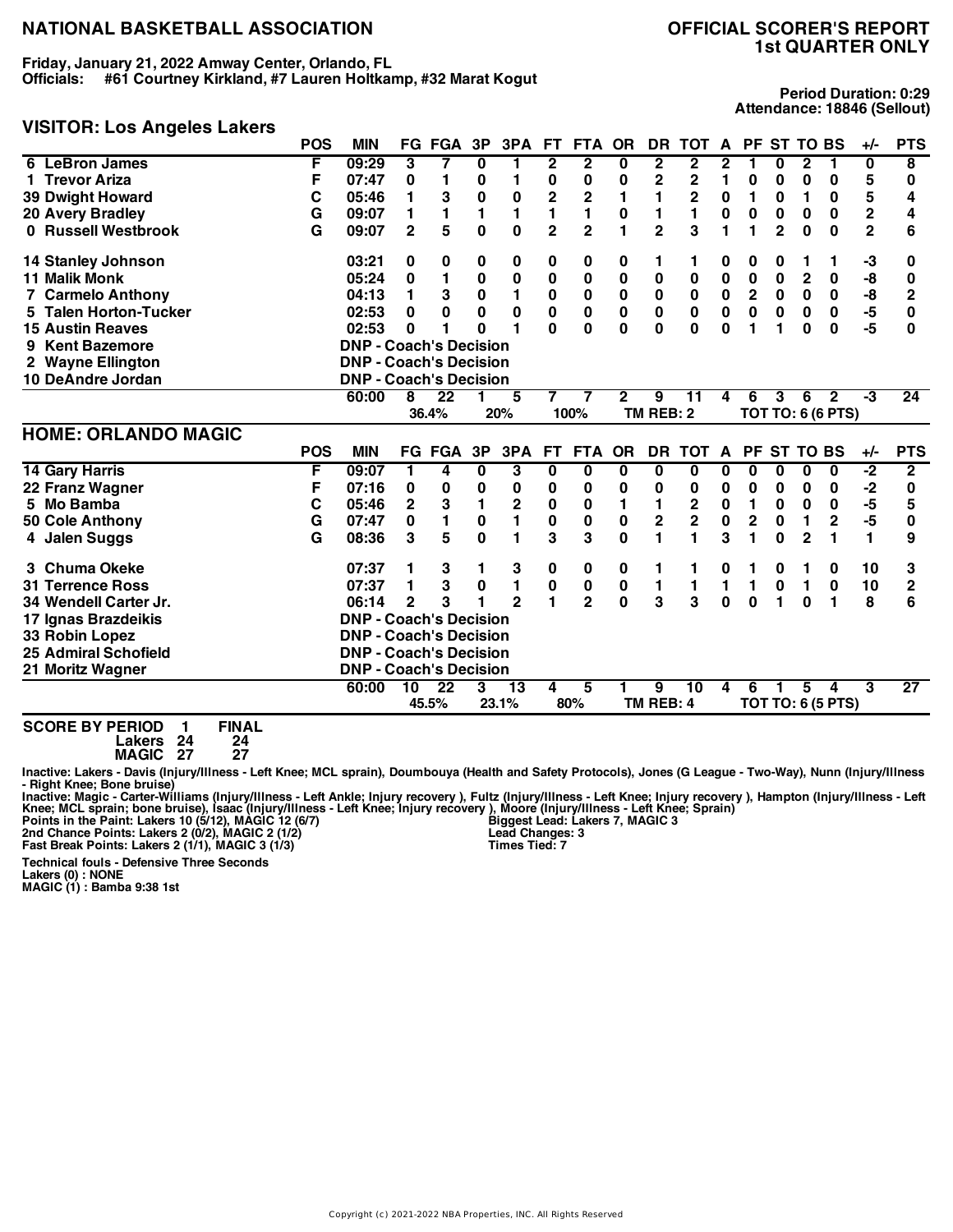**Friday, January 21, 2022 Amway Center, Orlando, FL Officials: #61 Courtney Kirkland, #7 Lauren Holtkamp, #32 Marat Kogut**

## **VISITOR: Los Angeles Lakers**

**Period Duration: 0:33 Attendance: 18846 (Sellout)**

|                             | <b>POS</b> | <b>MIN</b>                    |                 | <b>FG FGA</b>   | 3P           | 3PA                     | FT.                          | <b>FTA</b>                   | <b>OR</b>   | <b>DR</b>      | <b>TOT</b>     | A              | <b>PF</b>               | <b>ST TO BS</b> |                |                          | $+/-$        | <b>PTS</b>      |
|-----------------------------|------------|-------------------------------|-----------------|-----------------|--------------|-------------------------|------------------------------|------------------------------|-------------|----------------|----------------|----------------|-------------------------|-----------------|----------------|--------------------------|--------------|-----------------|
| 6 LeBron James              | F          | 08:27                         | 4               | 6               | 1            | 3                       | 1                            | 1                            | 1           | 1              | $\mathbf{2}$   | 0              | 1                       | 0               | $\mathbf{2}$   | $\mathbf 0$              | $-11$        | 10              |
| 1 Trevor Ariza              | F          | 00:20                         | 0               | 0               | 0            | 0                       | 0                            | 0                            | 0           | 0              | 0              | 0              | 0                       | 0               | 0              | 0                        | $\mathbf{2}$ | 0               |
| <b>39 Dwight Howard</b>     | C          | 01:40                         | 0               | $\bf{0}$        | $\bf{0}$     | $\bf{0}$                | 0                            | $\bf{0}$                     |             | 0              | 1              | 0              | $\overline{\mathbf{c}}$ | 0               | 1              | 0                        | $-2$         | 0               |
| <b>20 Avery Bradley</b>     | G          | 03:16                         | 0               | 1               | $\pmb{0}$    | 1                       | 0                            | 0                            | 1           | $\bf{0}$       | 1              | 0              | $\overline{2}$          | $\bf{0}$        | $\bf{0}$       | 0                        | $-11$        | 0               |
| 0 Russell Westbrook         | G          | 08:30                         | 3               | 4               | $\mathbf{0}$ | 0                       | 0                            | 0                            | 0           | 3              | 3              | 0              | 0                       | 1               | $\overline{2}$ | 0                        | -6           | 6               |
| 14 Stanley Johnson          |            | 10:20                         | 1               | 3               | 1            | 2                       | 2                            | 4                            | 0           | 1              | 1              |                | 0                       | 0               | 0              | 0                        | -3           | 5               |
| <b>11 Malik Monk</b>        |            | 07:55                         | 1               | 3               | 0            | 1                       | 0                            | $\bf{0}$                     | $\bf{0}$    | 3              | 3              | 0              | 1                       | 1               | 0              | 0                        | 6            | $\mathbf{2}$    |
| <b>7 Carmelo Anthony</b>    |            | 03:13                         | 1               | $\mathbf 2$     | $\pmb{0}$    | $\pmb{0}$               | 0                            | $\pmb{0}$                    | 0           | 1              | $\mathbf{1}$   | $\pmb{0}$      | $\pmb{0}$               | 0               | $\mathbf 0$    | $\mathbf 0$              | 4            | $\overline{2}$  |
| 5 Talen Horton-Tucker       |            | 08:21                         | 1               | 4               | $\mathbf{0}$ | $\overline{\mathbf{c}}$ | $\mathbf 0$                  | $\pmb{0}$                    | $\bf{0}$    | $\mathbf 0$    | $\mathbf 0$    | $\blacksquare$ | $\overline{2}$          | 1               | $\bf{0}$       | $\mathbf{1}$             | -8           | $\overline{2}$  |
| <b>15 Austin Reaves</b>     |            | 07:58                         | 0               | 0               | O            | O                       | 3                            | 4                            | $\bf{0}$    | 1              | 1              | $\bf{0}$       | 0                       | $\bf{0}$        | 0              | $\bf{0}$                 | 4            | 3               |
| 9 Kent Bazemore             |            | <b>DNP - Coach's Decision</b> |                 |                 |              |                         |                              |                              |             |                |                |                |                         |                 |                |                          |              |                 |
| 2 Wayne Ellington           |            | <b>DNP - Coach's Decision</b> |                 |                 |              |                         |                              |                              |             |                |                |                |                         |                 |                |                          |              |                 |
| 10 DeAndre Jordan           |            | <b>DNP - Coach's Decision</b> |                 |                 |              |                         |                              |                              |             |                |                |                |                         |                 |                |                          |              |                 |
|                             |            | 60:00                         | $\overline{11}$ | $\overline{23}$ | $\mathbf{2}$ | 9                       | 6                            | 9                            | 3           | 10             | 13             | $\overline{2}$ | 8                       | 3               | 5              |                          | -5           | 30              |
|                             |            |                               |                 | 47.8%           |              | 22.2%                   |                              | 66.7%                        |             | TM REB: 3      |                |                |                         |                 |                | <b>TOT TO: 5 (9 PTS)</b> |              |                 |
|                             |            |                               |                 |                 |              |                         |                              |                              |             |                |                |                |                         |                 |                |                          |              |                 |
| <b>HOME: ORLANDO MAGIC</b>  |            |                               |                 |                 |              |                         |                              |                              |             |                |                |                |                         |                 |                |                          |              |                 |
|                             | <b>POS</b> | <b>MIN</b>                    |                 | <b>FG FGA</b>   | 3P           | 3PA                     | FT.                          | <b>FTA</b>                   | <b>OR</b>   | <b>DR</b>      | <b>TOT</b>     | A              | <b>PF</b>               | <b>ST</b>       | <b>TO BS</b>   |                          | +/-          | <b>PTS</b>      |
| <b>14 Gary Harris</b>       | F          | 10:43                         | $\mathbf{2}$    | 4               | 0            | 1                       | 1                            | 1                            | 0           | 3              | 3              | 2              | 2                       | 0               |                | 0                        | 5            | 5               |
| 22 Franz Wagner             | F          | 12:00                         | 3               | 4               | 1            | 1                       |                              |                              | 0           | 1              | 1              | 2              | 2                       | 0               | 2              | 1                        | 5            | 9               |
| 5 Mo Bamba                  | C          | 07:09                         | 1               | $\mathbf 2$     | $\pmb{0}$    | 1                       | 2<br>$\overline{\mathbf{2}}$ | 2<br>$\overline{\mathbf{2}}$ | $\mathbf 0$ | $\mathbf 2$    | $\mathbf 2$    | $\mathbf 0$    | $\overline{2}$          | $\bf{0}$        | $\bf{0}$       | 0                        | -4           | 4               |
| 50 Cole Anthony             | G          | 01:41                         | $\mathbf 0$     | $\mathbf 0$     | $\mathbf 0$  | $\pmb{0}$               | $\bf{0}$                     | $\mathbf 0$                  | $\bf{0}$    | $\mathbf 0$    | $\bf{0}$       | 0              | 1                       | 0               | $\bf{0}$       | 0                        | -6           | 0               |
| 4 Jalen Suggs               | G          | 10:19                         | 1               | 3               | $\bf{0}$     | 0                       | $\overline{2}$               | $\overline{2}$               | $\bf{0}$    | $\overline{2}$ | $\overline{2}$ | 5              | 1                       | 1               | $\overline{2}$ | 1                        | 11           | 4               |
| 3 Chuma Okeke               |            | 12:00                         | 2               | 6               | $\mathbf 2$  | 6                       | 0                            | 0                            | 0           | 1              | 1              | 0              | 1                       | 1               | 0              | 0                        | 5            | 6               |
| <b>31 Terrence Ross</b>     |            | 01:17                         | 0               | 0               | $\mathbf 0$  | $\pmb{0}$               | $\bf{0}$                     | 0                            | 0           | 0              | $\pmb{0}$      | $\mathbf 0$    | $\pmb{0}$               | $\mathbf 0$     | $\pmb{0}$      | $\mathbf 0$              | 0            | 0               |
| 34 Wendell Carter Jr.       |            | 04:51                         | 2               | $\overline{2}$  |              | 1                       | $\overline{2}$               | 4                            | $\bf{0}$    | 1              | 1              | $\Omega$       | 0                       | $\bf{0}$        | $\bf{0}$       | $\bf{0}$                 | 9            | 7               |
| 17 Ignas Brazdeikis         |            | <b>DNP - Coach's Decision</b> |                 |                 |              |                         |                              |                              |             |                |                |                |                         |                 |                |                          |              |                 |
| 33 Robin Lopez              |            | <b>DNP - Coach's Decision</b> |                 |                 |              |                         |                              |                              |             |                |                |                |                         |                 |                |                          |              |                 |
| <b>25 Admiral Schofield</b> |            | <b>DNP - Coach's Decision</b> |                 |                 |              |                         |                              |                              |             |                |                |                |                         |                 |                |                          |              |                 |
| 21 Moritz Wagner            |            | <b>DNP - Coach's Decision</b> |                 |                 |              |                         |                              |                              |             |                |                |                |                         |                 |                |                          |              |                 |
|                             |            | 60:00                         | $\overline{11}$ | $\overline{21}$ | 4            | $\overline{10}$         | 9                            | $\overline{11}$              | 0           | 10             | 10             | 9              | 9                       | $\overline{2}$  | 5              | $\mathbf{2}$             | 5            | $\overline{35}$ |

**SCORE BY PERIOD 2 FINAL Lakers 30 30**

**MAGIC 35 35**

Inactive: Lakers - Davis (Injury/Illness - Left Knee; MCL sprain), Doumbouya (Health and Safety Protocols), Jones (G League - Two-Way), Nunn (Injury/Illness **- Right Knee; Bone bruise)**

Inactive: Magic - Carter-Williams (Injury/Illness - Left Ankle; Injury recovery ), Fultz (Injury/Illness - Left Knee; Injury recovery ), Hampton (Injury/Illness - Left<br>Knee; MCL sprain; bone bruise), Isaac (Injury/Illness

**Flagrant Fouls Lakers (1): 3:55 2nd Horton-Tucker-FLG1 MAGIC (0): NONE** **Biggest Lead: Lakers 4, MAGIC 10 Lead Changes: 6 Times Tied: 5**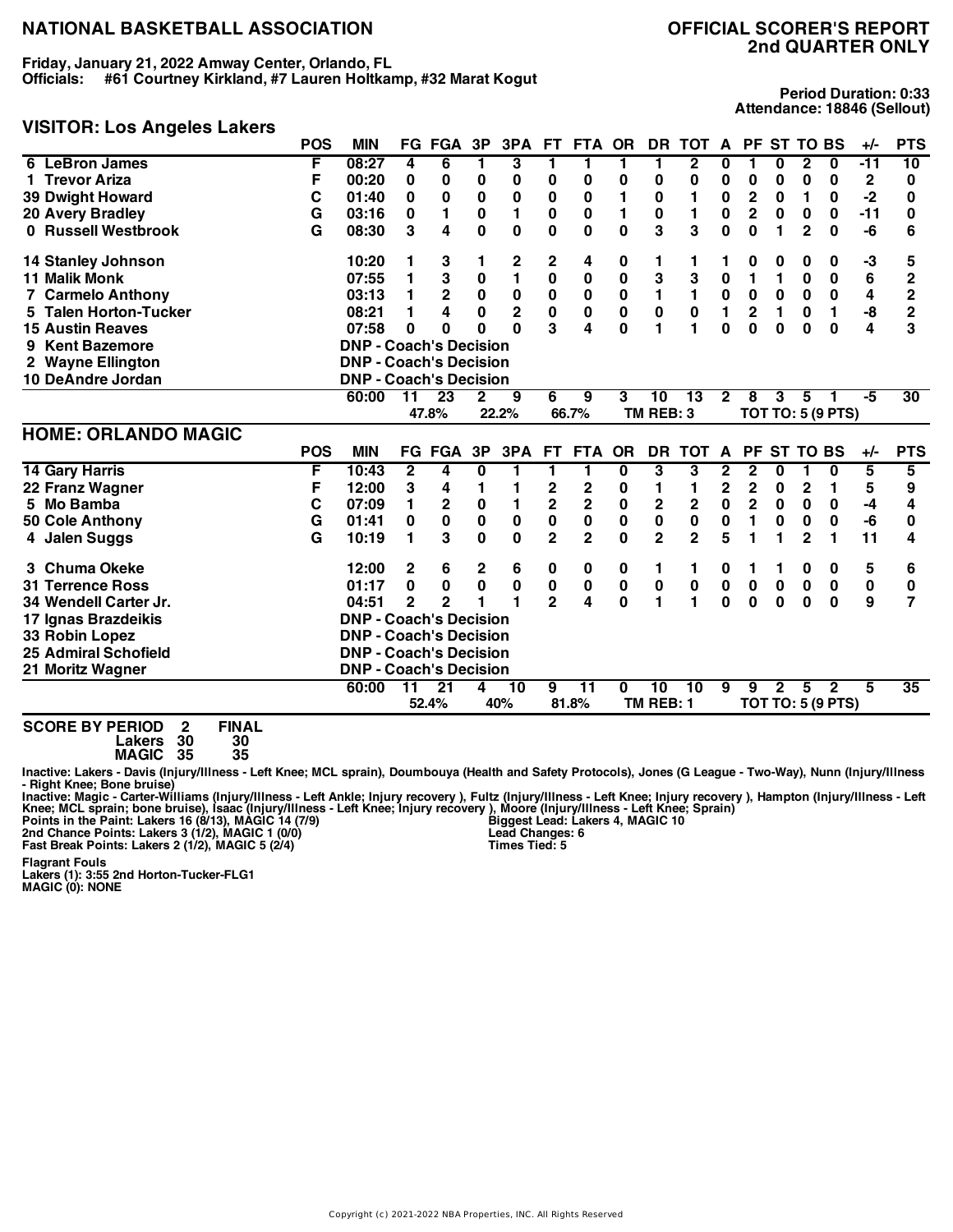**Friday, January 21, 2022 Amway Center, Orlando, FL Officials: #61 Courtney Kirkland, #7 Lauren Holtkamp, #32 Marat Kogut**

## **FIRST HALF**

**Period Duration: 1:05 Attendance: 18846 (Sellout)**

#### **VISITOR: Los Angeles Lakers**

|                             | <b>POS</b> | <b>MIN</b>                    |              | <b>FG FGA</b> | 3P             | 3PA                     | FT.                     | FTA OR         |              | <b>DR</b>   | тот          | A           |                         |          | PF ST TO BS |                            | $+/-$ | <b>PTS</b>      |
|-----------------------------|------------|-------------------------------|--------------|---------------|----------------|-------------------------|-------------------------|----------------|--------------|-------------|--------------|-------------|-------------------------|----------|-------------|----------------------------|-------|-----------------|
| 6 LeBron James              | F          | 17:56                         | 7            | 13            |                | 4                       | 3                       | 3              | 1            | 3           | 4            | 2           | 2                       | 0        | 4           |                            | $-11$ | $\overline{18}$ |
| 1 Trevor Ariza              | F          | 08:07                         | 0            | 1             | 0              | 1                       | 0                       | 0              | 0            | 2           | 2            | 1           | 0                       | 0        | 0           | 0                          | 7     | 0               |
| <b>39 Dwight Howard</b>     | С          | 07:26                         | 1            | 3             | 0              | $\bf{0}$                | 2                       | $\mathbf{2}$   | $\mathbf{2}$ | 1           | 3            | 0           | 3                       | 0        | 2           | 0                          | 3     | 4               |
| 20 Avery Bradley            | G          | 12:23                         | 1            | $\mathbf 2$   | 1              | $\overline{\mathbf{c}}$ | 1                       | 1              |              | 1           | $\mathbf{2}$ | 0           | $\overline{2}$          | $\bf{0}$ | $\bf{0}$    | 0                          | -9    | 4               |
| 0 Russell Westbrook         | G          | 17:37                         | 5            | 9             | $\bf{0}$       | 0                       | $\mathbf 2$             | $\overline{2}$ | 1            | 5           | 6            |             | 1                       | 3        | $\mathbf 2$ | $\mathbf 0$                | $-4$  | 12              |
| 14 Stanley Johnson          |            | 13:41                         | 1            | 3             | 1              | 2                       | 2                       | 4              | 0            | 2           | 2            | 1           | 0                       | 0        |             |                            | -6    | 5               |
| <b>11 Malik Monk</b>        |            | 13:19                         | 1            | 4             | 0              | $\mathbf{1}$            | 0                       | $\bf{0}$       | $\bf{0}$     | 3           | 3            | $\bf{0}$    | 1                       | 1        | $\mathbf 2$ | 0                          | $-2$  | $\mathbf{2}$    |
| <b>7 Carmelo Anthony</b>    |            | 07:26                         | $\mathbf{2}$ | 5             | $\pmb{0}$      | 1                       | $\pmb{0}$               | 0              | $\bf{0}$     | 1           | 1            | $\pmb{0}$   | $\overline{\mathbf{c}}$ | 0        | 0           | $\mathbf 0$                | $-4$  | 4               |
| 5 Talen Horton-Tucker       |            | 11:14                         | 1            | 4             | 0              | 2                       | $\bf{0}$                | 0              | 0            | $\mathbf 0$ | $\bf{0}$     | 1           | $\overline{2}$          | 1        | $\bf{0}$    | 1                          | $-13$ | 2               |
| <b>15 Austin Reaves</b>     |            | 10:51                         | 0            | 1             | 0              | 1                       | 3                       | 4              | 0            | 1           | 1            | $\bf{0}$    | 1                       | 1        | 0           | 0                          | -1    | 3               |
| 9 Kent Bazemore             |            | <b>DNP - Coach's Decision</b> |              |               |                |                         |                         |                |              |             |              |             |                         |          |             |                            |       |                 |
| 2 Wayne Ellington           |            | <b>DNP - Coach's Decision</b> |              |               |                |                         |                         |                |              |             |              |             |                         |          |             |                            |       |                 |
| 10 DeAndre Jordan           |            | <b>DNP - Coach's Decision</b> |              |               |                |                         |                         |                |              |             |              |             |                         |          |             |                            |       |                 |
|                             |            | 120:00                        | 19           | 45            | 3              | 14                      | $\overline{13}$         | 16             | 5            | 19          | 24           | 6           | 14                      | 6        | $-11$       | 3                          | -8    | 54              |
|                             |            |                               |              | 42.2%         |                | 21.4%                   |                         | 81.2%          |              | TM REB: 5   |              |             |                         |          |             | <b>TOT TO: 11 (15 PTS)</b> |       |                 |
| <b>HOME: ORLANDO MAGIC</b>  |            |                               |              |               |                |                         |                         |                |              |             |              |             |                         |          |             |                            |       |                 |
|                             | <b>POS</b> | <b>MIN</b>                    |              | <b>FG FGA</b> | 3P             | 3PA                     | <b>FT</b>               | <b>FTA</b>     | <b>OR</b>    | <b>DR</b>   | <b>TOT</b>   | A           | <b>PF</b>               |          | ST TO BS    |                            | $+/-$ | <b>PTS</b>      |
| <b>14 Gary Harris</b>       | F          | 19:50                         | 3            | 8             | 0              | 4                       | 1                       | 1              | 0            | 3           | 3            | 2           | 2                       | 0        |             | 0                          | 3     | 7               |
| 22 Franz Wagner             | F          | 19:16                         | 3            | 4             |                | 1                       | 2                       | 2              | 0            | 1           | 1            | $\mathbf 2$ | 2                       | 0        | 2           | 1                          | 3     | 9               |
| 5 Mo Bamba                  | С          | 12:55                         | 3            | 5             | 1              | 3                       | $\overline{\mathbf{c}}$ | 2              | 1            | 3           | 4            | $\pmb{0}$   | 3                       | 0        | 0           | 0                          | -9    | 9               |
| 50 Cole Anthony             | G          | 09:28                         | 0            | 1             | $\pmb{0}$      | 1                       | 0                       | 0              | 0            | $\mathbf 2$ | $\mathbf 2$  | 0           | 3                       | 0        | 1           | $\mathbf 2$                | $-11$ | 0               |
| 4 Jalen Suggs               | G          | 18:55                         | 4            | 8             | $\mathbf{0}$   | 1                       | 5                       | 5              | 0            | 3           | 3            | 8           | $\overline{2}$          | 1        | 4           | $\overline{2}$             | 12    | 13              |
| 3 Chuma Okeke               |            | 19:37                         | 3            | 9             | 3              | 9                       | 0                       | 0              | 0            | 2           | $\mathbf 2$  | 0           | 2                       |          |             | 0                          | 15    | 9               |
| <b>31 Terrence Ross</b>     |            | 08:54                         | 1            | 3             | $\pmb{0}$      | 1                       | 0                       | $\bf{0}$       | 0            | 1           | 1            | 1           | 1                       | $\bf{0}$ | 1           | $\bf{0}$                   | 10    | 2               |
| 34 Wendell Carter Jr.       |            | 11:05                         | 4            | 5             | $\overline{2}$ | 3                       | 3                       | 6              | 0            | 4           | 4            | $\bf{0}$    | 0                       | 1        | 0           | 1                          | 17    | 13              |
| 17 Ignas Brazdeikis         |            | <b>DNP - Coach's Decision</b> |              |               |                |                         |                         |                |              |             |              |             |                         |          |             |                            |       |                 |
| 33 Robin Lopez              |            | <b>DNP - Coach's Decision</b> |              |               |                |                         |                         |                |              |             |              |             |                         |          |             |                            |       |                 |
| <b>25 Admiral Schofield</b> |            | <b>DNP - Coach's Decision</b> |              |               |                |                         |                         |                |              |             |              |             |                         |          |             |                            |       |                 |
| 21 Moritz Wagner            |            | <b>DNP - Coach's Decision</b> |              |               |                |                         |                         |                |              |             |              |             |                         |          |             |                            |       |                 |
|                             |            | 120:00                        | 21           | 43            |                | 23                      | 13                      | 16             | 1            | 19          | 20           |             | 13 15                   | 3        | 10          | - 6                        | 8     | 62              |
|                             |            |                               |              | 48.8%         |                | 30.4%                   |                         | 81.2%          |              | TM REB: 5   |              |             |                         |          |             | <b>TOT TO: 11 (14 PTS)</b> |       |                 |

**SCORE BY PERIOD 1 2 FINAL Lakers 24 30 54 MAGIC 27 35 62**

Inactive: Lakers - Davis (Injury/Illness - Left Knee; MCL sprain), Doumbouya (Health and Safety Protocols), Jones (G League - Two-Way), Nunn (Injury/Illness **- Right Knee; Bone bruise)**

Inactive: Magic - Carter-Williams (Injury/Illness - Left Ankle; Injury recovery ), Fultz (Injury/Illness - Left Knee; Injury recovery ), Hampton (Injury/Illness - Left<br>Knee; MCL sprain; bone bruise), Isaac (Injury/Illness

**Technical fouls - Defensive Three Seconds**

**Biggest Lead: Lakers 7, MAGIC 10 Lead Changes: 9 Times Tied: 12**

**Lakers (0) : NONE MAGIC (1) : Bamba 9:38 1st**

**Flagrant Fouls Lakers (1): 3:55 2nd Horton-Tucker-FLG1 MAGIC (0): NONE**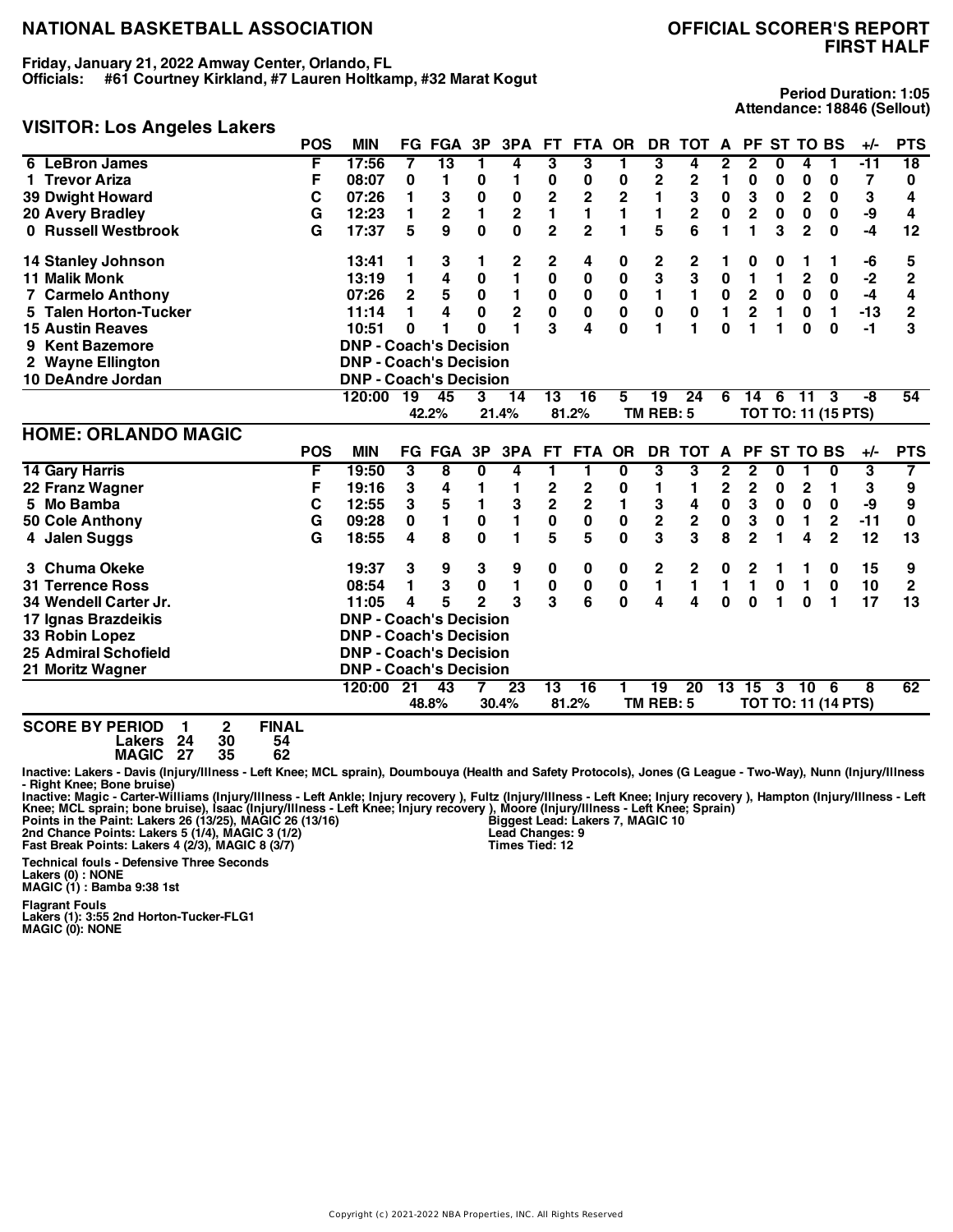**Friday, January 21, 2022 Amway Center, Orlando, FL Officials: #61 Courtney Kirkland, #7 Lauren Holtkamp, #32 Marat Kogut**

## **VISITOR: Los Angeles Lakers**

**Period Duration: 0:29 Attendance: 18846 (Sellout)**

|                                  | <b>POS</b> | <b>MIN</b>                    |                | <b>FG FGA</b> | 3P                     | 3PA          | FT.                          | <b>FTA</b>                                | <b>OR</b>    | DR.              | <b>TOT</b>     | A              |             | PF ST TO BS  |             |                          | $+/-$          | <b>PTS</b>      |
|----------------------------------|------------|-------------------------------|----------------|---------------|------------------------|--------------|------------------------------|-------------------------------------------|--------------|------------------|----------------|----------------|-------------|--------------|-------------|--------------------------|----------------|-----------------|
| 6 LeBron James                   | F          | 07:39                         | 2              | 5             | 0                      | 1            | 0                            | 0                                         | 0            | 2                | 2              |                | 1           | 0            |             | 0                        | 15             | 4               |
| 1 Trevor Ariza                   | F          | 07:27                         | 1              | 3             | 0                      | 2            | 0                            | 0                                         | 0            | 0                | 0              | 0              | 0           | 0            | 0           | 0                        | 13             | $\overline{2}$  |
| <b>39 Dwight Howard</b>          | C          | 05:38                         | 0              | 0             | $\pmb{0}$              | 0            | 0                            | 0                                         | 0            | 1                | 1              | $\pmb{0}$      | 2           | 0            | 1           | 0                        | 0              | 0               |
| 20 Avery Bradley                 | G          | 07:27                         | $\overline{2}$ | $\mathbf{2}$  | 1                      | 1            | 0                            | 0                                         | 0            | $\mathbf 2$      | $\mathbf 2$    | 3              | 1           | $\mathbf{2}$ | 1           | 0                        | 13             | 5               |
| 0 Russell Westbrook              | G          | 10:07                         | 1              | 3             | $\bf{0}$               | 0            | 0                            | 0                                         | 1            | $\overline{2}$   | 3              | 4              | 1           | $\bf{0}$     | $\bf{0}$    | $\bf{0}$                 | 15             | $\overline{2}$  |
| <b>14 Stanley Johnson</b>        |            | 06:22                         | 2              | 2             | $\mathbf 2$            | 2            | 0                            | 0                                         | 1            | 2                | 3              |                | 0           |              | 0           | 0                        | 15             | 6               |
| <b>11 Malik Monk</b>             |            | 05:56                         | $\overline{2}$ | 4             | $\mathbf 0$            | $\pmb{0}$    | 0                            | $\bf{0}$                                  | 0            | $\bf{0}$         | 0              | 1              | 1           | 0            | $\bf{0}$    | $\bf{0}$                 | 0              | 4               |
| <b>7 Carmelo Anthony</b>         |            | 04:33                         | 3              | 4             | $\mathbf 2$            | $\bf 2$      | 0                            | 0                                         | 0            | 0                | $\pmb{0}$      | $\pmb{0}$      | $\mathbf 0$ | 0            | $\mathbf 0$ | $\mathbf{1}$             | 2              | 8               |
| 5 Talen Horton-Tucker            |            | 04:33                         | 0              | $\bf{0}$      | $\mathbf 0$            | $\mathbf 0$  | $\mathbf 0$                  | $\pmb{0}$                                 | $\bf{0}$     | 1                | $\blacksquare$ | $\blacksquare$ | $\bf{0}$    | $\bf{0}$     | $\mathbf 0$ | $\mathbf 0$              | $\overline{2}$ | 0               |
| <b>15 Austin Reaves</b>          |            | 00:18                         | 0              | 0             | U                      | O            | O                            | $\bf{0}$                                  | $\bf{0}$     | $\bf{0}$         | $\bf{0}$       | $\bf{0}$       | 0           | $\bf{0}$     | $\bf{0}$    | $\bf{0}$                 | $\bf{0}$       | 0               |
| 9 Kent Bazemore                  |            | <b>DNP - Coach's Decision</b> |                |               |                        |              |                              |                                           |              |                  |                |                |             |              |             |                          |                |                 |
| 2 Wayne Ellington                |            | <b>DNP - Coach's Decision</b> |                |               |                        |              |                              |                                           |              |                  |                |                |             |              |             |                          |                |                 |
| 10 DeAndre Jordan                |            | <b>DNP - Coach's Decision</b> |                |               |                        |              |                              |                                           |              |                  |                |                |             |              |             |                          |                |                 |
|                                  |            | 60:00                         | 13             | 23            | 5                      | 8            | $\bf{0}$                     | 0                                         | $\mathbf{2}$ | 10               | $12 \,$        | 11             | 6           | 3            | 3           |                          | 15             | 31              |
|                                  |            |                               |                | 56.5%         |                        | 62.5%        |                              | $0\%$                                     |              | <b>TM REB: 2</b> |                |                |             |              |             | <b>TOT TO: 3 (1 PTS)</b> |                |                 |
|                                  |            |                               |                |               |                        |              |                              |                                           |              |                  |                |                |             |              |             |                          |                |                 |
|                                  |            |                               |                |               |                        |              |                              |                                           |              |                  |                |                |             |              |             |                          |                |                 |
| <b>HOME: ORLANDO MAGIC</b>       | <b>POS</b> | <b>MIN</b>                    |                | <b>FG FGA</b> | 3P                     | 3PA          | FT.                          | FTA                                       | <b>OR</b>    | <b>DR</b>        | <b>TOT</b>     | A              |             | PF ST TO BS  |             |                          | $+/-$          | <b>PTS</b>      |
|                                  | F          | 10:07                         | 1.             | $\mathbf{2}$  | 1                      | 1            | $\bf{0}$                     | 0                                         | 0            | 1                | 1              | 0              | 0           | 0            | $\bf{0}$    | 0                        | $-15$          | 3               |
| <b>14 Gary Harris</b>            | F          | 12:00                         | $\mathbf{2}$   | 4             | 0                      | 0            | 0                            | 0                                         | 0            | 1                | 1              | 0              | 0           | 0            | 0           | 1                        | -15            | 4               |
| 22 Franz Wagner<br>5 Mo Bamba    | C          | 07:02                         | 0              | 1             |                        |              |                              |                                           | 1            | 0                |                | 0              | 0           | 1            | $\bf{0}$    | 1                        | $-13$          | 2               |
|                                  | G          | 10:07                         | 0              | 3             | $\pmb{0}$<br>$\pmb{0}$ | 0<br>1       | 2<br>0                       | $\mathbf 2$<br>$\overline{\mathbf{2}}$    | $\bf{0}$     | 1                |                | 1              | 0           | $\bf{0}$     | $\mathbf 2$ | 0                        | $-15$          | 0               |
| 50 Cole Anthony<br>4 Jalen Suggs | G          | 07:57                         | 0              | 6             | $\mathbf{0}$           | 5            | 0                            | 0                                         | $\bf{0}$     | 1                |                | $\bf{0}$       | 1           | $\bf{0}$     | 1           | $\bf{0}$                 | $-15$          | 0               |
| 3 Chuma Okeke                    |            | 05:56                         | 1              | 1             | 0                      | 0            | 0                            | $\bf{0}$                                  | 0            | 3                | 3              |                | 0           | 0            | 0           | 0                        | 0              | 2               |
| <b>31 Terrence Ross</b>          |            | 00:00                         | 0              | $\pmb{0}$     | $\pmb{0}$              | $\pmb{0}$    | 0                            | 0                                         | 0            | $\pmb{0}$        | $\pmb{0}$      | $\pmb{0}$      | 0           | $\mathbf 0$  | $\pmb{0}$   | $\mathbf 0$              | 0              | 0               |
| 34 Wendell Carter Jr.            |            | 04:58                         | 1              | $\mathbf{2}$  | $\bf{0}$               | $\mathbf{1}$ |                              |                                           | $\pmb{0}$    | $\pmb{0}$        | 0              | 1              | 0           | $\bf{0}$     | 1           | $\bf{0}$                 | $-2$           | 4               |
| 17 Ignas Brazdeikis              |            | 01:53                         | $\bf{0}$       | 0             | O                      | O            | $\overline{\mathbf{2}}$<br>1 | $\overline{\mathbf{c}}$<br>$\overline{2}$ | $\mathbf{0}$ | $\mathbf{0}$     | $\bf{0}$       | $\bf{0}$       | 0           | 1            | 0           | $\mathbf{0}$             | 0              | 1               |
| 33 Robin Lopez                   |            | <b>DNP - Coach's Decision</b> |                |               |                        |              |                              |                                           |              |                  |                |                |             |              |             |                          |                |                 |
| <b>25 Admiral Schofield</b>      |            | <b>DNP - Coach's Decision</b> |                |               |                        |              |                              |                                           |              |                  |                |                |             |              |             |                          |                |                 |
| 21 Moritz Wagner                 |            | <b>DNP - Coach's Decision</b> |                |               |                        |              |                              |                                           |              |                  |                |                |             |              |             |                          |                |                 |
|                                  |            | 60:00                         | 5              | 19            |                        | 8            | 5                            | 8                                         |              | TM REB: 5        | 8              | 3              |             | $\mathbf{2}$ | 4           | $\mathbf{2}$             | $-15$          | $\overline{16}$ |

**SCORE BY PERIOD 3 FINAL**

**Lakers 31 31 MAGIC 16 16**

Inactive: Lakers - Davis (Injury/Illness - Left Knee; MCL sprain), Doumbouya (Health and Safety Protocols), Jones (G League - Two-Way), Nunn (Injury/Illness **- Right Knee; Bone bruise)**

Inactive: Magic - Carter-Williams (Injury/Illness - Left Ankle; Injury recovery ), Fultz (Injury/Illness - Left Knee; Injury recovery ), Hampton (Injury/Illness - Left Knee; MCL sprain; bone bruise), Isaac (Injury/Illness

**Biggest Lead: Lakers 10, MAGIC 8 Lead Changes: 3 Times Tied: 1**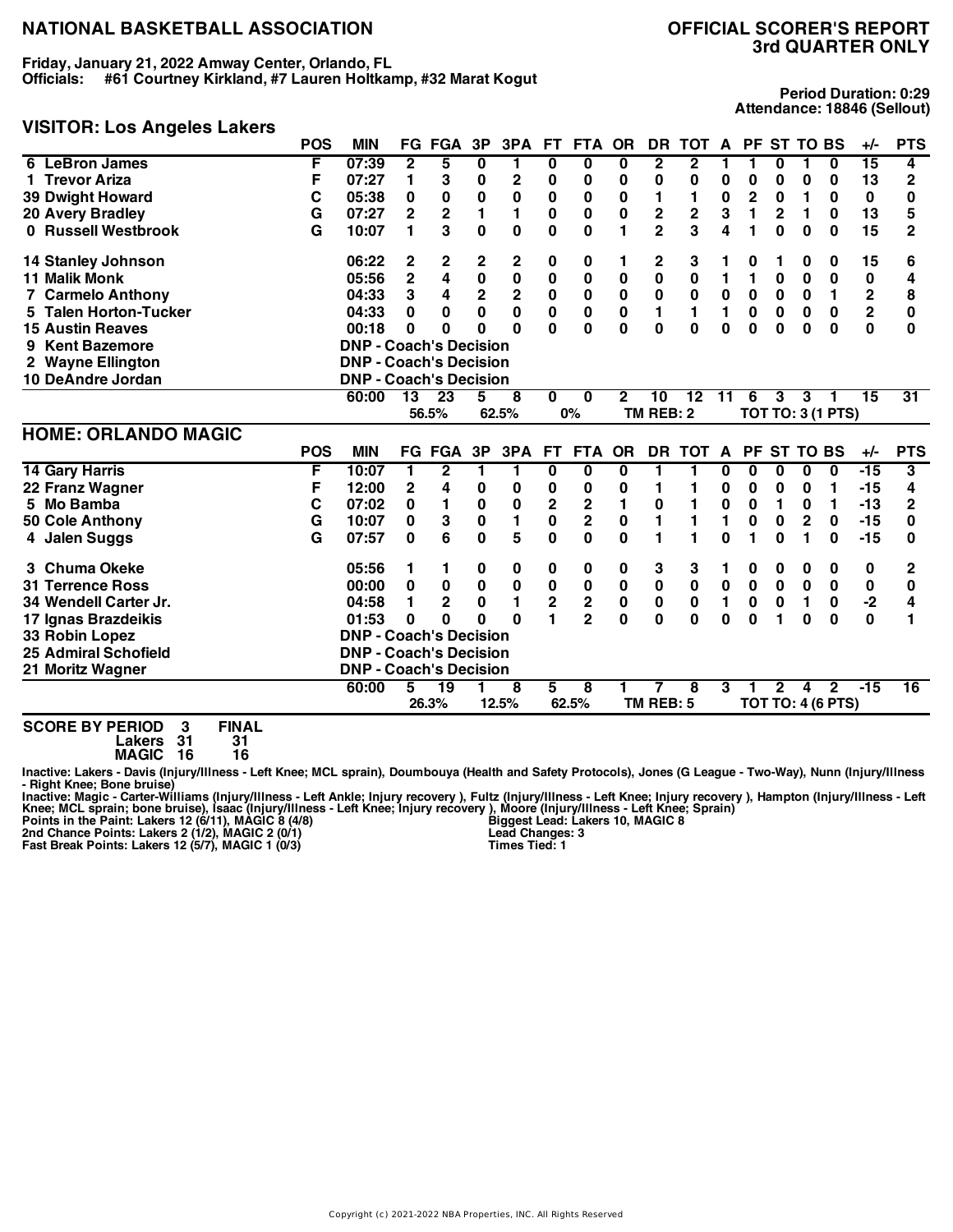**Friday, January 21, 2022 Amway Center, Orlando, FL Officials: #61 Courtney Kirkland, #7 Lauren Holtkamp, #32 Marat Kogut**

## **VISITOR: Los Angeles Lakers**

**Period Duration: 1:51 Attendance: 18846 (Sellout)**

| טוספווה בסט הווסווטו        | <b>POS</b> | <b>MIN</b>                    |     | <b>FG FGA</b>   | 3P                      | 3PA            | FT.             | <b>FTA</b>             | <b>OR</b>               | <b>DR</b>               | <b>TOT</b>      | A               | <b>PF</b>               |              | <b>ST TO BS</b> |                                                       | $+/-$ | <b>PTS</b>  |
|-----------------------------|------------|-------------------------------|-----|-----------------|-------------------------|----------------|-----------------|------------------------|-------------------------|-------------------------|-----------------|-----------------|-------------------------|--------------|-----------------|-------------------------------------------------------|-------|-------------|
| 6 LeBron James              | F          | 25:35                         | 9   | $\overline{18}$ | 1                       | 5              | 3               | 3                      | 1                       | 5                       | 6               | 3               | 3                       | 0            | 5               | 1                                                     | 4     | 22          |
| 1 Trevor Ariza              | F          | 15:34                         | 1   | 4               | 0                       | 3              | 0               | 0                      | 0                       | $\mathbf 2$             | 2               | 1               | 0                       | 0            | $\bf{0}$        | 0                                                     | 20    | $\mathbf 2$ |
| <b>39 Dwight Howard</b>     | C          | 13:04                         | 1   | 3               | 0                       | $\bf{0}$       | $\overline{2}$  | $\overline{2}$         | $\overline{2}$          | 2                       | 4               | 0               | 5                       | 0            | 3               | 0                                                     | 3     | 4           |
| 20 Avery Bradley            | G          | 19:50                         | 3   | 4               | $\overline{2}$          | 3              | 1               | 1                      |                         | 3                       | 4               | 3               | 3                       | $\mathbf{2}$ | 1               | 0                                                     | 4     | 9           |
| 0 Russell Westbrook         | G          | 27:44                         | 6   | 12              | $\bf{0}$                | 0              | $\overline{2}$  | $\overline{2}$         | $\overline{2}$          | $\overline{7}$          | 9               | 5               | $\overline{2}$          | 3            | $\mathbf 2$     | $\mathbf 0$                                           | 11    | 14          |
| 14 Stanley Johnson          |            | 20:03                         | 3   | 5               | 3                       | 4              | 2               | 4                      | 1                       | 4                       | 5               | 2               | 0                       |              | 1               |                                                       | 9     | 11          |
| <b>11 Malik Monk</b>        |            | 19:15                         | 3   | 8               | $\bf{0}$                | 1              | 0               | $\pmb{0}$              | 0                       | 3                       | 3               | 1               | $\overline{c}$          | 1            | $\mathbf 2$     | $\pmb{0}$                                             | -2    | 6           |
| <b>7 Carmelo Anthony</b>    |            | 11:59                         | 5   | 9               | $\mathbf 2$             | 3              | $\pmb{0}$       | 0                      | 0                       | 1                       | 1               | $\pmb{0}$       | $\overline{\mathbf{2}}$ | $\bf{0}$     | 0               | 1                                                     | $-2$  | 12          |
| 5 Talen Horton-Tucker       |            | 15:47                         | 1   | 4               | $\mathbf 0$             | $\overline{2}$ | $\pmb{0}$       | $\pmb{0}$              | 0                       | 1                       |                 | $\bf 2$         | $\mathbf 2$             | 1            | 0               | 1                                                     | $-11$ | $\mathbf 2$ |
| <b>15 Austin Reaves</b>     |            | 11:09                         | 0   | 1               | O                       | 1              | 3               | 4                      | 0                       | 1                       |                 | $\bf{0}$        | 1                       | 1            | 0               | $\bf{0}$                                              | $-1$  | 3           |
| 9 Kent Bazemore             |            | <b>DNP - Coach's Decision</b> |     |                 |                         |                |                 |                        |                         |                         |                 |                 |                         |              |                 |                                                       |       |             |
| 2 Wayne Ellington           |            | <b>DNP - Coach's Decision</b> |     |                 |                         |                |                 |                        |                         |                         |                 |                 |                         |              |                 |                                                       |       |             |
| 10 DeAndre Jordan           |            | <b>DNP - Coach's Decision</b> |     |                 |                         |                |                 |                        |                         |                         |                 |                 |                         |              |                 |                                                       |       |             |
|                             |            | 180:00                        | 32  | 68              | 8                       | 22             | 13              | 16                     | 7                       | 29                      | 36              | 17              | 20                      | 9            | 14              | 4                                                     | 7     | 85          |
|                             |            |                               |     | 47.1%           |                         | 36.4%          |                 | 81.2%                  |                         | TM REB: 7               |                 |                 |                         |              |                 | <b>TOT TO: 14 (16 PTS)</b>                            |       |             |
| <b>HOME: ORLANDO MAGIC</b>  |            |                               |     |                 |                         |                |                 |                        |                         |                         |                 |                 |                         |              |                 |                                                       |       |             |
|                             | <b>POS</b> | <b>MIN</b>                    | FG. | <b>FGA</b>      | 3P                      | 3PA            | FT.             | <b>FTA</b>             | <b>OR</b>               | <b>DR</b>               | <b>TOT</b>      | A               | <b>PF</b>               |              | ST TO BS        |                                                       | $+/-$ | <b>PTS</b>  |
| <b>14 Gary Harris</b>       | F          | 29:57                         | 4   | $\overline{10}$ |                         | 5              | 1               | 1                      | 0                       | 4                       | 4               | 2               | 2                       | 0            |                 | $\bf{0}$                                              | $-12$ | 10          |
| 22 Franz Wagner             | F          | 31:16                         | 5   | 8               | 1                       | 1              | 2               | 2                      | 0                       | 2                       | 2               | $\mathbf{2}$    | $\overline{2}$          | 0            | $\mathbf{2}$    | $\mathbf{2}$                                          | $-12$ | 13          |
| 5 Mo Bamba                  | C          | 19:57                         | 3   | 6               | 1                       | 3              | 4               | 4                      | $\overline{\mathbf{c}}$ | 3                       | 5               | $\pmb{0}$       | 3                       | 1            | $\bf{0}$        | 1                                                     | $-22$ | 11          |
| 50 Cole Anthony             | G          | 19:35                         | 0   | 4               | $\mathbf 0$             | $\overline{2}$ | $\bf{0}$        | $\mathbf 2$            | $\mathbf 0$             | 3                       | 3               | 1               | 3                       | 0            | 3               | $\mathbf 2$                                           | $-26$ | 0           |
| 4 Jalen Suggs               | G          | 26:52                         | 4   | 14              | $\bf{0}$                | 6              | 5               | 5                      | 0                       | 4                       | 4               | 8               | 3                       |              | 5               | $\mathbf{2}$                                          | -3    | 13          |
| 3 Chuma Okeke               |            | 25:33                         | 4   | 10              | 3                       | 9              | 0               | 0                      | 0                       | 5                       | 5               |                 | 2                       |              |                 | 0                                                     | 15    | 11          |
| <b>31 Terrence Ross</b>     |            | 08:54                         | 1   | 3               | $\bf{0}$                | 1              | 0               | 0                      | $\pmb{0}$               | 1                       | 1               | 1               | 1                       | $\bf{0}$     | 1               | $\bf{0}$                                              | 10    | $\mathbf 2$ |
| 34 Wendell Carter Jr.       |            | 16:03                         | 5   | 7               | $\overline{\mathbf{2}}$ | 4              | 5               | 8                      | $\pmb{0}$               | 4                       | 4               | 1               | 0                       | 1            | 1               | 1                                                     | 15    | 17          |
| 17 Ignas Brazdeikis         |            | 01:53                         | 0   | $\bf{0}$        | $\bf{0}$                | 0              | 1               | $\overline{2}$         | 0                       | $\bf{0}$                | $\bf{0}$        | $\bf{0}$        | 0                       |              | 0               | $\bf{0}$                                              | 0     | 1           |
| 33 Robin Lopez              |            | <b>DNP - Coach's Decision</b> |     |                 |                         |                |                 |                        |                         |                         |                 |                 |                         |              |                 |                                                       |       |             |
| <b>25 Admiral Schofield</b> |            | <b>DNP - Coach's Decision</b> |     |                 |                         |                |                 |                        |                         |                         |                 |                 |                         |              |                 |                                                       |       |             |
| 21 Moritz Wagner            |            | <b>DNP - Coach's Decision</b> |     |                 |                         |                |                 |                        |                         |                         |                 |                 |                         |              |                 |                                                       |       |             |
|                             |            | 180:00                        | 26  | 62<br>41.9%     | 8                       | 31<br>25.8%    | $\overline{18}$ | $\overline{24}$<br>75% | 2                       | 26<br><b>TM REB: 10</b> | $\overline{28}$ | $\overline{16}$ | $\overline{16}$         | 5            | $\overline{14}$ | $\overline{\mathbf{8}}$<br><b>TOT TO: 15 (20 PTS)</b> | -7    | 78          |
|                             |            |                               |     |                 |                         |                |                 |                        |                         |                         |                 |                 |                         |              |                 |                                                       |       |             |

**SCORE BY PERIOD 1 2 3 FINAL Lakers 24 30 31 85 MAGIC 27 35 16 78**

Inactive: Lakers - Davis (Injury/Illness - Left Knee; MCL sprain), Doumbouya (Health and Safety Protocols), Jones (G League - Two-Way), Nunn (Injury/Illness **- Right Knee; Bone bruise)**

Inactive: Magic - Carter-Williams (Injury/Illness - Left Ankle; Injury recovery ), Fultz (Injury/Illness - Left Knee; Injury recovery ), Hampton (Injury/Illness - Left<br>Knee; MCL sprain; bone bruise), Isaac (Injury/Illness

**Biggest Lead: Lakers 10, MAGIC 10 Lead Changes: 12 Times Tied: 13**

**Technical fouls - Defensive Three Seconds Lakers (0) : NONE MAGIC (1) : Bamba 9:38 1st**

**Flagrant Fouls Lakers (1): 3:55 2nd Horton-Tucker-FLG1 MAGIC (0): NONE**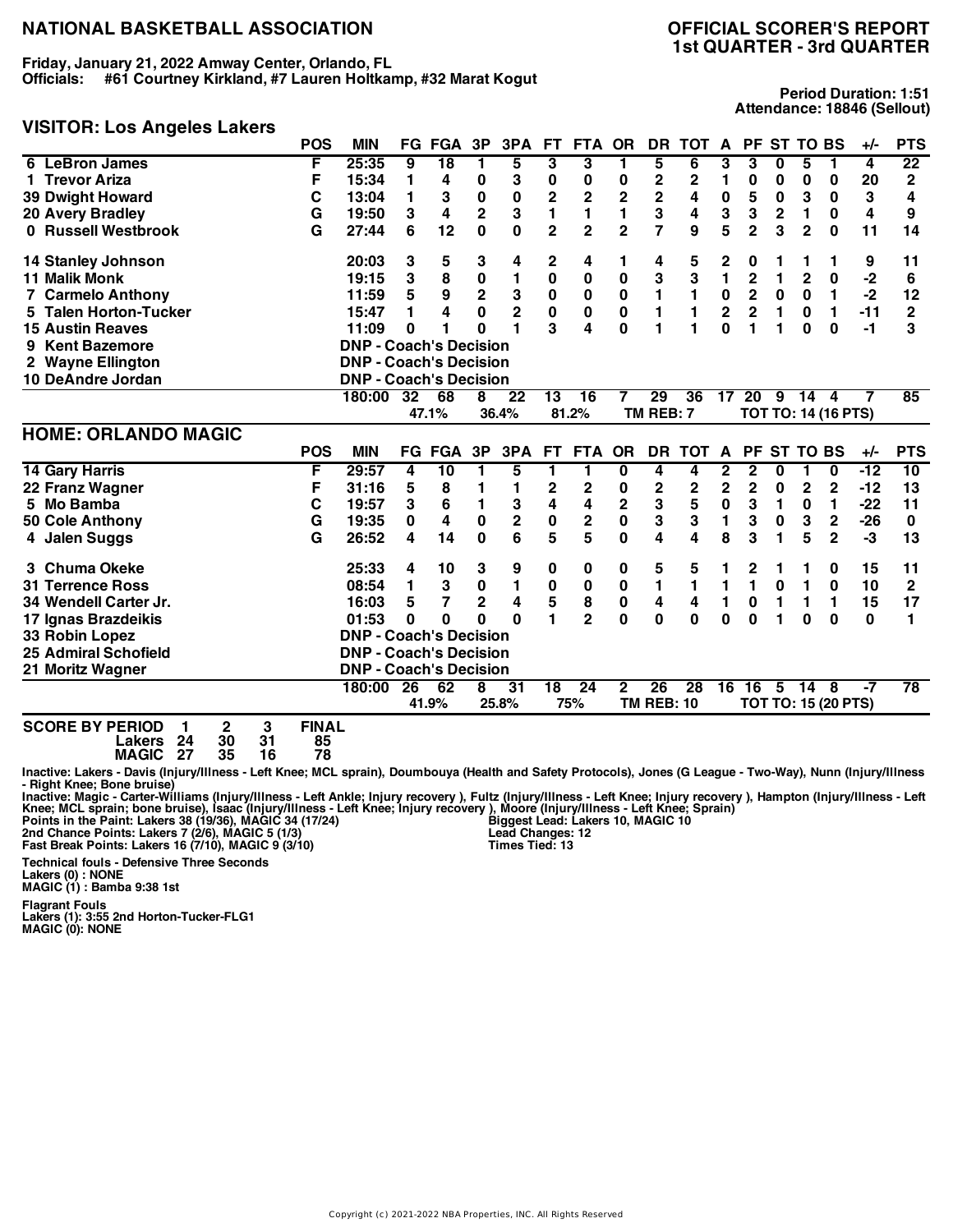**Friday, January 21, 2022 Amway Center, Orlando, FL Officials: #61 Courtney Kirkland, #7 Lauren Holtkamp, #32 Marat Kogut**

## **VISITOR: Los Angeles Lakers**

**Period Duration: 0:25 Attendance: 18846 (Sellout)**

|                             | <b>POS</b> | <b>MIN</b>                    |                | <b>FG FGA</b>   | 3P           | 3PA         | <b>FT</b>      | <b>FTA</b>              | <b>OR</b> | DR.            | <b>TOT</b>              | A              |             | PF ST TO BS |              |                          | $+/-$                   | <b>PTS</b>      |
|-----------------------------|------------|-------------------------------|----------------|-----------------|--------------|-------------|----------------|-------------------------|-----------|----------------|-------------------------|----------------|-------------|-------------|--------------|--------------------------|-------------------------|-----------------|
| <b>LeBron James</b><br>6    | F          | 08:02                         | 3              | 5               |              | 2           | 0              | 0                       | 0         | 1              |                         | 2              | 0           |             |              | 0                        | 1                       | 7               |
| <b>Trevor Ariza</b>         | F          | 09:02                         | 1              | 1               | 1            | 1           | 0              | 0                       | 0         | 1              |                         | 1              | 0           | 1           | 0            | 0                        | 0                       | 3               |
| <b>39 Dwight Howard</b>     | C          | 00:00                         | 0              | 0               | 0            | 0           | 0              | 0                       | 0         | 0              | 0                       | 0              | 0           | 0           | 0            | 0                        | 0                       | 0               |
| <b>20 Avery Bradley</b>     | G          | 00:00                         | 0              | 0               | $\pmb{0}$    | 0           | 0              | 0                       | 0         | 0              | $\pmb{0}$               | $\pmb{0}$      | 0           | 0           | 0            | 0                        | $\pmb{0}$               | 0               |
| 0 Russell Westbrook         | G          | 07:31                         | $\overline{2}$ | 5               | 0            | 1           | 0              | 0                       | 0         | $\overline{2}$ | $\overline{\mathbf{2}}$ | $\overline{2}$ | 1           | $\bf{0}$    | 1            | 0                        | 0                       | 4               |
| <b>14 Stanley Johnson</b>   |            | 01:31                         | 0              | 0               | 0            | 0           | 0              | 0                       | 0         | 0              | 0                       | 0              | 0           | 0           |              | 0                        | 0                       | 0               |
| <b>11 Malik Monk</b>        |            | 12:00                         | 1              |                 | 1            | 1           | 1              | $\overline{\mathbf{c}}$ | 0         |                |                         | 1              | 2           | 1           | 1            | 0                        | 4                       | 4               |
| 7 Carmelo Anthony           |            | 05:25                         | 3              | 4               | $\mathbf 2$  | $\bf 2$     | 3              | 3                       | 1         | 1              | 2                       | $\pmb{0}$      | $\mathbf 0$ | 0           | 0            | 0                        | 7                       | 11              |
| 5 Talen Horton-Tucker       |            | 04:29                         | 0              | 0               | $\mathbf 0$  | $\mathbf 0$ | 0              | $\mathbf 0$             | $\bf{0}$  | $\mathbf 0$    | $\bf{0}$                | $\mathbf 0$    | 1           | $\bf{0}$    | $\mathbf 0$  | $\mathbf 0$              | 4                       | 0               |
| <b>15 Austin Reaves</b>     |            | 12:00                         | 0              | 1               | O            | 1           | $\overline{2}$ | $\overline{2}$          | $\bf{0}$  | $\overline{2}$ | $\overline{2}$          | $\bf{0}$       | 0           | $\bf{0}$    | $\bf{0}$     | $\bf{0}$                 | $\overline{\mathbf{4}}$ | $\overline{2}$  |
| <b>Kent Bazemore</b><br>9   |            | <b>DNP - Coach's Decision</b> |                |                 |              |             |                |                         |           |                |                         |                |             |             |              |                          |                         |                 |
| 2 Wayne Ellington           |            | <b>DNP - Coach's Decision</b> |                |                 |              |             |                |                         |           |                |                         |                |             |             |              |                          |                         |                 |
| 10 DeAndre Jordan           |            | <b>DNP - Coach's Decision</b> |                |                 |              |             |                |                         |           |                |                         |                |             |             |              |                          |                         |                 |
|                             |            | 60:00                         | 10             | $\overline{17}$ | 5            | 8           | 6              | 7                       |           | 8              | 9                       | 6              | 4           | 3           | 4            | 0                        | 4                       | 31              |
|                             |            |                               |                | 58.8%           |              | 62.5%       |                | 85.7%                   |           | TM REB: 1      |                         |                |             |             |              | <b>TOT TO: 5 (5 PTS)</b> |                         |                 |
| <b>HOME: ORLANDO MAGIC</b>  |            |                               |                |                 |              |             |                |                         |           |                |                         |                |             |             |              |                          |                         |                 |
|                             | <b>POS</b> | <b>MIN</b>                    |                | <b>FG FGA</b>   | 3P           | 3PA         | FT.            | <b>FTA</b>              | <b>OR</b> | DR.            | <b>TOT</b>              | $\mathbf{A}$   | <b>PF</b>   | <b>ST</b>   | <b>TO BS</b> |                          | $+/-$                   | <b>PTS</b>      |
| <b>14 Gary Harris</b>       | F          | 09:02                         |                |                 | 1            | 1           | 0              | $\bf{0}$                | 0         | 0              | $\bf{0}$                | U              | 0           | 0           | 0            | 0                        | 0                       | 3               |
| 22 Franz Wagner             | F          | 06:35                         | 1              | 1               | 0            | 0           | 0              | 0                       | 0         | 1              |                         |                | 1           | 0           | 0            | 0                        | 3                       | $\overline{2}$  |
| 5 Mo Bamba                  | С          | 04:38                         | 0              |                 | $\bf{0}$     | 1           | 0              | 0                       | 1         | 2              | 3                       | 0              | 1           | 0           | 1            | 1                        | -4                      | 0               |
| 50 Cole Anthony             | G          | 08:34                         | $\mathbf 2$    | 5               | $\pmb{0}$    | $\mathbf 2$ | 0              | 0                       | 0         | 1              | 1                       | 1              | 0           | $\bf{0}$    | $\bf{0}$     | 0                        | $-2$                    | 4               |
| 4 Jalen Suggs               | G          | 07:43                         | $\overline{2}$ | $\mathbf{2}$    | 1            | 1           | 4              | 5                       | 0         | $\bf{0}$       | $\bf{0}$                |                | 0           |             |              | 0                        | -1                      | 9               |
| 3 Chuma Okeke               |            | 05:25                         | 0              | 1               | 0            | 1           | 0              | 0                       | 0         | 1              | 1                       | 0              | 0           | 0           | 0            | 0                        | $-7$                    | 0               |
| <b>31 Terrence Ross</b>     |            | 00:00                         | 0              | $\mathbf 0$     | $\pmb{0}$    | $\bf{0}$    | 0              | $\bf{0}$                | 0         | 0              | $\bf{0}$                | $\mathbf 0$    | 0           | 0           | $\bf{0}$     | 0                        | 0                       | 0               |
| 34 Wendell Carter Jr.       |            | 03:24                         | 1              | 3               | 0            | 0           | 0              | 0                       | 0         | 1              | 1                       | 0              | 0           | 0           | 0            | 0                        | 3                       | $\overline{2}$  |
| 17 Ignas Brazdeikis         |            | 08:36                         | 3              | 4               | 1            | $\mathbf 2$ | 0              | $\mathbf 0$             | $\bf{0}$  | $\pmb{0}$      | 0                       | 1              | 3           | 0           | 1            | 0                        | $-7$                    | 7               |
| 21 Moritz Wagner            |            | 05:25                         | 0              | 1               | $\mathbf{0}$ | 1           | 0              | $\mathbf 0$             | 0         | $\mathbf 0$    | $\bf{0}$                | 3              | 0           | 0           | $\bf{0}$     | 0                        | $-7$                    | 0               |
| <b>25 Admiral Schofield</b> |            | 00:38                         | 0              | 0               | O            | $\bf{0}$    | $\bf{0}$       | $\bf{0}$                | $\bf{0}$  | 0              | $\bf{0}$                | 0              | 0           | $\bf{0}$    | $\bf{0}$     | $\bf{0}$                 | $\mathbf{2}$            | 0               |
| 33 Robin Lopez              |            | <b>DNP - Coach's Decision</b> |                |                 |              |             |                |                         |           |                |                         |                |             |             |              |                          |                         |                 |
|                             |            | 60:00                         | 10             | 19              | 3            | 9           | 4              | 5                       |           | 6              |                         |                | 5           |             | 3            |                          | -4                      | $\overline{27}$ |
|                             |            |                               |                | 52.6%           |              | 33.3%       |                | 80%                     |           | TM REB: 1      |                         |                |             |             |              | <b>TOT TO: 3 (5 PTS)</b> |                         |                 |

**SCORE BY PERIOD 4 FINAL**

**Lakers 31 31 MAGIC 27 27**

Inactive: Lakers - Davis (Injury/Illness - Left Knee; MCL sprain), Doumbouya (Health and Safety Protocols), Jones (G League - Two-Way), Nunn (Injury/Illness **- Right Knee; Bone bruise)**

Inactive: Magic - Carter-Williams (Injury/Illness - Left Ankle; Injury recovery ), Fultz (Injury/Illness - Left Knee; Injury recovery ), Hampton (Injury/Illness - Left Knee; MCL sprain; bone bruise), Isaac (Injury/Illness

**Biggest Lead: Lakers 17, MAGIC 0 Lead Changes: 0 Times Tied: 0**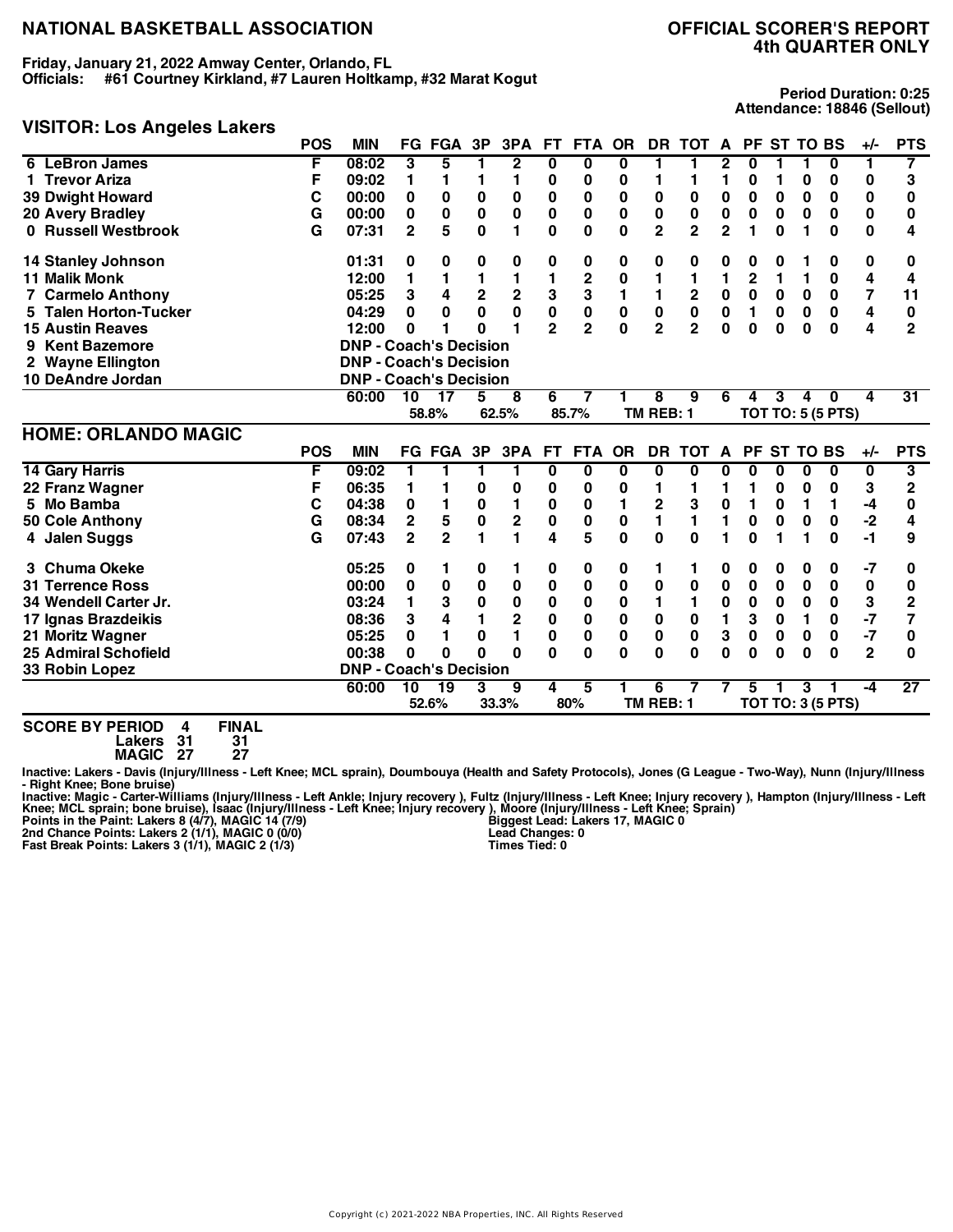**Friday, January 21, 2022 Amway Center, Orlando, FL Officials: #61 Courtney Kirkland, #7 Lauren Holtkamp, #32 Marat Kogut**

# **SECOND HALF**

**Period Duration: 0:58 Attendance: 18846 (Sellout)**

#### **VISITOR: Los Angeles Lakers**

|                             | <b>POS</b> | <b>MIN</b>                    |                | <b>FG FGA</b>   | 3P        | 3PA          | FT.            | FTA OR                  |              | DR                      | <b>TOT</b>     | A                       | <b>PF</b>      |          | <b>ST TO BS</b>         |                           | $+/-$           | <b>PTS</b>      |
|-----------------------------|------------|-------------------------------|----------------|-----------------|-----------|--------------|----------------|-------------------------|--------------|-------------------------|----------------|-------------------------|----------------|----------|-------------------------|---------------------------|-----------------|-----------------|
| 6 LeBron James              | F          | 15:41                         | 5              | $\overline{10}$ | 1         | 3            | 0              | 0                       | 0            | 3                       | 3              | 3                       | 1              | 1        | $\mathbf{2}$            | 0                         | 16              | $\overline{11}$ |
| 1 Trevor Ariza              | F          | 16:29                         | 2              | 4               | 1         | 3            | 0              | 0                       | 0            | 1                       | 1              | 1                       | 0              |          | 0                       | 0                         | 13              | 5               |
| <b>39 Dwight Howard</b>     | C          | 05:38                         | 0              | 0               | 0         | 0            | 0              | 0                       | 0            | 1                       |                | 0                       | 2              | 0        | 1                       | 0                         | 0               | 0               |
| <b>20 Avery Bradley</b>     | G          | 07:27                         | $\overline{2}$ | $\mathbf{2}$    | 1         | 1            | 0              | 0                       | 0            | $\mathbf 2$             | $\mathbf 2$    | 3                       | 1              | 2        | 1                       | 0                         | 13              | 5               |
| 0 Russell Westbrook         | G          | 17:38                         | $\mathbf 3$    | 8               | 0         | 1            | 0              | 0                       | 1            | 4                       | 5              | 6                       | $\overline{2}$ | 0        | 1                       | 0                         | 15              | 6               |
| 14 Stanley Johnson          |            | 07:53                         | 2              | 2               | 2         | 2            | 0              | 0                       | 1            | 2                       | 3              |                         | 0              |          |                         | 0                         | 15              | 6               |
| <b>11 Malik Monk</b>        |            | 17:56                         | 3              | 5               | 1         | 1            | 1              | $\overline{2}$          | 0            | 1                       | 1              | $\overline{\mathbf{c}}$ | 3              | 1        | 1                       | 0                         | 4               | 8               |
| <b>7 Carmelo Anthony</b>    |            | 09:58                         | 6              | 8               | 4         | 4            | 3              | 3                       |              | 1                       | 2              | $\mathbf 0$             | $\mathbf 0$    | 0        | 0                       | 1                         | 9               | 19              |
| 5 Talen Horton-Tucker       |            | 09:02                         | 0              | 0               | 0         | 0            | 0              | 0                       | 0            | 1                       | 1              | 1                       | 1              | 0        | 0                       | 0                         | 6               | 0               |
| <b>15 Austin Reaves</b>     |            | 12:18                         | 0              | 1               | 0         | 1            | $\overline{2}$ | $\overline{2}$          | $\bf{0}$     | $\overline{2}$          | $\overline{2}$ | 0                       | 0              | $\bf{0}$ | 0                       | 0                         | 4               | $\overline{2}$  |
| <b>Kent Bazemore</b><br>9   |            | <b>DNP - Coach's Decision</b> |                |                 |           |              |                |                         |              |                         |                |                         |                |          |                         |                           |                 |                 |
| 2 Wayne Ellington           |            | <b>DNP - Coach's Decision</b> |                |                 |           |              |                |                         |              |                         |                |                         |                |          |                         |                           |                 |                 |
| 10 DeAndre Jordan           |            | <b>DNP - Coach's Decision</b> |                |                 |           |              |                |                         |              |                         |                |                         |                |          |                         |                           |                 |                 |
|                             |            | 120:00                        | 23             | 40              | 10        | 16           | 6              | $\overline{7}$          | 3            | 18                      | 21             | 17                      | 10             | 6        | $\overline{7}$          | 1                         | $\overline{19}$ | 62              |
|                             |            |                               |                | 57.5%           |           | 62.5%        |                | 85.7%                   |              | TM REB: 3               |                |                         |                |          |                         | <b>TOT TO: 8 (6 PTS)</b>  |                 |                 |
| <b>HOME: ORLANDO MAGIC</b>  |            |                               |                |                 |           |              |                |                         |              |                         |                |                         |                |          |                         |                           |                 |                 |
|                             | <b>POS</b> | <b>MIN</b>                    |                | <b>FG FGA</b>   | 3P        | 3PA          | <b>FT</b>      | <b>FTA</b>              | <b>OR</b>    | <b>DR</b>               | <b>TOT</b>     | A                       | <b>PF</b>      |          | <b>ST TO BS</b>         |                           | $+/-$           | <b>PTS</b>      |
| <b>14 Gary Harris</b>       | F          | 19:09                         | $\mathbf{2}$   | 3               | 2         | $\mathbf{2}$ | 0              | 0                       | 0            | 1                       | 1              | O                       | 0              | 0        | 0                       | 0                         | -15             | 6               |
| 22 Franz Wagner             | F          | 18:35                         | 3              | 5               | 0         | 0            | 0              | 0                       | 0            | 2                       | $\mathbf 2$    | 1                       | 1              | 0        | 0                       | 1                         | $-12$           | 6               |
| 5 Mo Bamba                  | С          | 11:40                         | 0              | $\mathbf 2$     | $\pmb{0}$ | 1            | 2              | 2                       | 2            | $\mathbf 2$             | 4              | $\mathbf 0$             | 1              | 1        | 1                       | $\mathbf{2}$              | $-17$           | $\overline{2}$  |
| 50 Cole Anthony             | G          | 18:41                         | $\mathbf{2}$   | 8               | $\pmb{0}$ | 3            | 0              | 2                       | 0            | $\overline{\mathbf{c}}$ | $\mathbf 2$    | $\overline{\mathbf{c}}$ | 0              | 0        | $\overline{\mathbf{c}}$ | 0                         | $-17$           | 4               |
| 4 Jalen Suggs               | G          | 15:40                         | $\overline{2}$ | 8               | 1         | 6            | 4              | 5                       | 0            | 1                       |                |                         | 1              |          | $\overline{2}$          | 0                         | $-16$           | 9               |
| 3 Chuma Okeke               |            | 11:21                         | 1              | 2               | 0         | 1            | 0              | $\bf{0}$                | 0            | 4                       | 4              |                         | 0              | 0        | 0                       | 0                         | $-7$            | 2               |
| <b>31 Terrence Ross</b>     |            | 00:00                         | 0              | 0               | $\pmb{0}$ | 0            | 0              | 0                       | 0            | 0                       | 0              | $\pmb{0}$               | 0              | 0        | 0                       | 0                         | 0               | 0               |
| 34 Wendell Carter Jr.       |            | 08:22                         | $\overline{2}$ | 5               | 0         | 1            | 2              | $\mathbf 2$             | 0            | 1                       |                | 1                       | 0              | 0        | 1                       | 0                         | 1               | 6               |
| 17 Ignas Brazdeikis         |            | 10:29                         | 3              | 4               | 1         | 2            | 1              | $\overline{\mathbf{c}}$ | 0            | 0                       | 0              | 1                       | 3              | 1        | 1                       | 0                         | $-7$            | 8               |
| 21 Moritz Wagner            |            | 05:25                         | 0              | 1               | 0         | 1            | 0              | 0                       | 0            | 0                       | $\mathbf 0$    | 3                       | 0              | 0        | 0                       | 0                         | $-7$            | 0               |
| <b>25 Admiral Schofield</b> |            | 00:38                         | 0              | 0               | O         | $\bf{0}$     | 0              | 0                       | 0            | 0                       | $\Omega$       | O                       | 0              | O        | $\bf{0}$                | $\Omega$                  | $\mathbf{2}$    | O               |
| 33 Robin Lopez              |            | <b>DNP - Coach's Decision</b> |                |                 |           |              |                |                         |              |                         |                |                         |                |          |                         |                           |                 |                 |
|                             |            | 120:00                        | 15             | 38              | 4         | 17           | 9              | $\overline{13}$         | $\mathbf{2}$ | 13                      | 15             | 10                      | 6              | 3        |                         | 3                         | $-19$           | 43              |
|                             |            |                               |                | 39.5%           |           | 23.5%        |                | 69.2%                   |              | TM REB: 6               |                |                         |                |          |                         | <b>TOT TO: 7 (11 PTS)</b> |                 |                 |

**SCORE BY PERIOD 3 4 FINAL Lakers 31 31 62**

**MAGIC 16 27 43**

Inactive: Lakers - Davis (Injury/Illness - Left Knee; MCL sprain), Doumbouya (Health and Safety Protocols), Jones (G League - Two-Way), Nunn (Injury/Illness **- Right Knee; Bone bruise)**

Inactive: Magic - Carter-Williams (Injury/Illness - Left Ankle; Injury recovery ), Fultz (Injury/Illness - Left Knee; Injury recovery ), Hampton (Injury/Illness - Left<br>Knee; MCL sprain; bone bruise), Isaac (Injury/Illness

**Biggest Lead: Lakers 17, MAGIC 8 Lead Changes: 3 Times Tied: 1**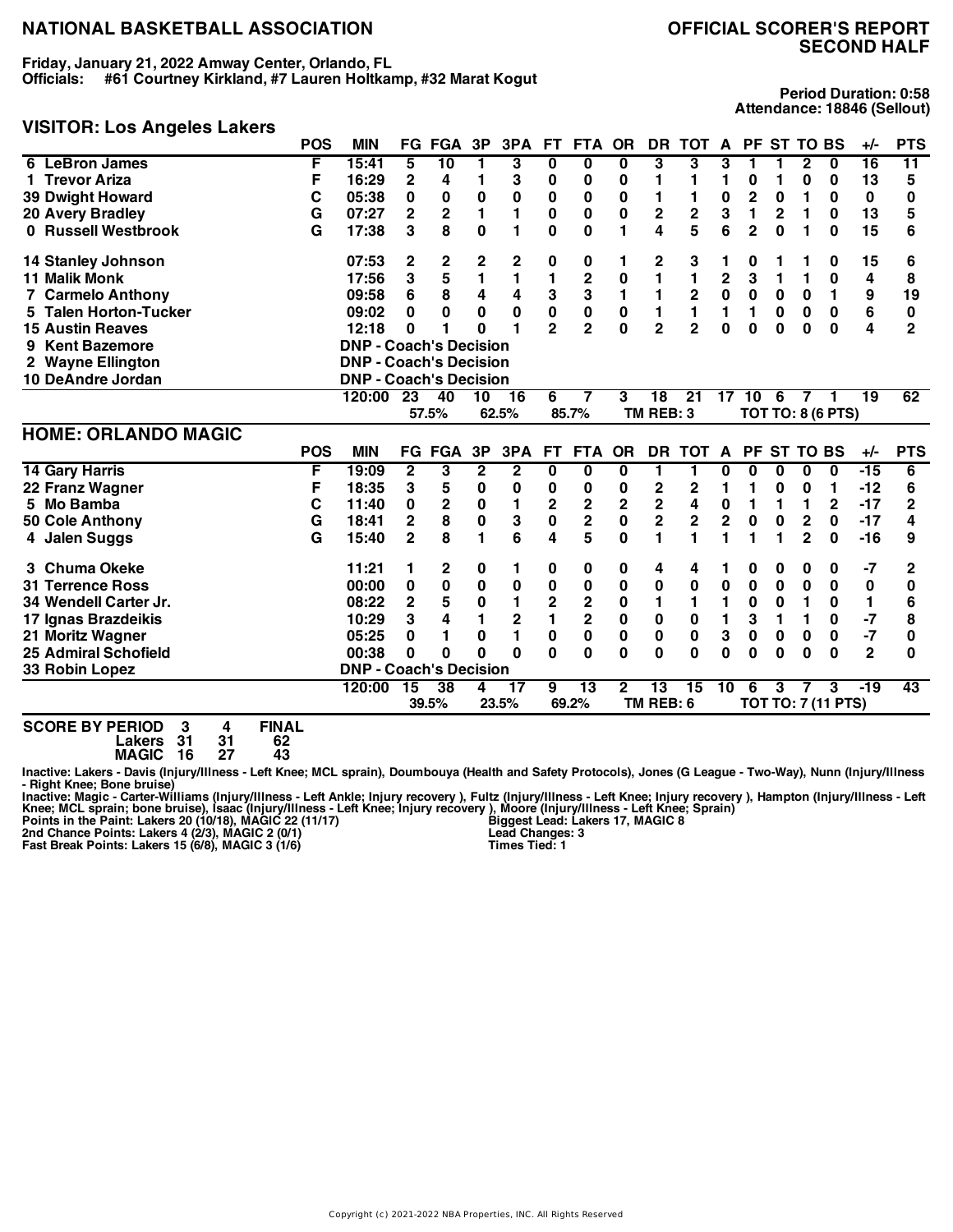**Los Angeles Lakers at ORLANDO MAGIC Friday, January 21, 2022 Amway Center, Orlando, FL MAGIC Starters: F.Wagner G.Harris C.Anthony M.Bamba J.Suggs Lakers Starters: R.Westbrook A.Bradley T.Ariza D.Howard L.James**

| <b>Time</b> | <b>MAGIC</b>                                   | <b>Score</b>              | Lead       | <b>Lakers</b>                                  |
|-------------|------------------------------------------------|---------------------------|------------|------------------------------------------------|
| 12:00       |                                                | Start of Period (7:10 PM) |            |                                                |
| 12:00       |                                                |                           |            | JUMP BALL M.Bamba VS. D.Howard: TIP TO L.James |
| 11:40       | <b>J.Suggs BLOCK</b>                           |                           |            | <b>MISS D.Howard Layup</b>                     |
| 11:40       |                                                |                           |            | <b>Lakers REBOUND</b>                          |
| 11:36       |                                                |                           |            | <b>MISS L.James 15' Fadeaway Shot</b>          |
| 11:34       |                                                |                           |            | <b>R.Westbrook REBOUND</b>                     |
| 11:33       | M.Bamba S.FOUL (P1, T1) (M.Kogut)              |                           |            |                                                |
| 11:33       |                                                | $0 - 1$                   | $-1$       | D. Howard Free Throw 1 of 2                    |
| 11:33       |                                                | $0 - 2$                   | $-2$       | D. Howard Free Throw 2 of 2                    |
| 11:15       | MISS G.Harris 24' 3PT Jump Shot                |                           |            |                                                |
| 11:13       | <b>M.Bamba REBOUND</b>                         |                           |            |                                                |
| 11:11       | <b>M.Bamba Putback Dunk</b>                    | $2 - 2$                   | <b>TIE</b> |                                                |
| 10:56       |                                                |                           |            | MISS L.James 23' 3PT Jump Shot                 |
| 10:52       |                                                |                           |            | <b>D.Howard REBOUND</b>                        |
| 10:51       | <b>C.Anthony BLOCK</b>                         |                           |            | <b>MISS D.Howard Putback Layup</b>             |
| 10:48       | <b>M.Bamba REBOUND</b>                         |                           |            |                                                |
| 10:44       | MISS J.Suggs 28' 3PT Jump Shot                 |                           |            |                                                |
| 10:39       |                                                |                           |            | <b>R.Westbrook REBOUND</b>                     |
| 10:25       |                                                | $2 - 4$                   | $-2$       | <b>L.James 19' Pullup Shot</b>                 |
| 10:08       | <b>J.Suggs 17' Pullup Shot</b>                 | $4 - 4$                   | <b>TIE</b> |                                                |
|             |                                                |                           |            | <b>L.James Out Of Bounds Bad Pass TURNOVER</b> |
| 10:04       |                                                |                           |            | #1                                             |
| 09:50       | MISS G.Harris 24' 3PT Jump Shot                |                           |            |                                                |
| 09:46       |                                                |                           |            | <b>L.James REBOUND</b>                         |
| 09:38       | <b>MAGIC Technical Defensive Three Seconds</b> |                           |            |                                                |
|             | Foul: M.Bamba (L.Holtkamp)                     |                           |            |                                                |
| 09:38       |                                                | $4 - 5$                   | $-1$       | A.Bradley Technical Free Throw 1 of 1          |
| 09:34       |                                                |                           |            | D.Howard Offensive (P1) (C.Kirkland)           |
| 09:34       |                                                |                           |            | <b>D.Howard Foul TURNOVER #2</b>               |
| 09:21       | <b>J.Suggs Lost Ball TURNOVER #1</b>           |                           |            | <b>R.Westbrook STEAL</b>                       |
| 09:15       |                                                | $4 - 7$                   | $-3$       | <b>L.James FB Running Layup</b>                |
| 09:08       | M.Bamba 25' 3PT FB Running Shot (J.Suggs)      | $7 - 7$                   | <b>TIE</b> |                                                |
| 08:55       |                                                | 7-9                       | $-2$       | <b>R.Westbrook Driving Layup</b>               |
| 08:41       |                                                |                           |            | L.James P.FOUL (P1, T1) (C.Kirkland)           |
| 08:26       | MISS M.Bamba 26' 3PT Pullup Shot               |                           |            |                                                |
| 08:23       |                                                |                           |            | <b>D.Howard REBOUND</b>                        |
| 08:13       | <b>C.Anthony BLOCK</b>                         |                           |            | <b>MISS L.James Driving Layup</b>              |
| 08:09       | <b>C.Anthony REBOUND</b>                       |                           |            |                                                |
| 08:08       | <b>C.Anthony Bad Pass TURNOVER #2</b>          |                           |            | <b>R.Westbrook STEAL</b>                       |
| 08:05       |                                                | $7-12$                    | -5         | A.Bradley 25' 3PT Jump Shot (R.Westbrook)      |
| 07:52       | MISS C.Anthony 26' 3PT Jump Shot               |                           |            |                                                |
| 07:50       |                                                |                           |            | <b>T.Ariza REBOUND</b>                         |
| 07:38       |                                                | $7 - 14$                  | -7         | <b>D.Howard Cutting Dunk (T.Ariza)</b>         |
| 07:37       | TIMEOUT (1)                                    |                           |            |                                                |
| 07:37       | <b>SUB: T.Ross FOR F.Wagner</b>                |                           |            |                                                |
| 07:37       | <b>SUB: C.Okeke FOR J.Suggs</b>                |                           |            |                                                |
| 07:20       | <b>G.Harris Driving Layup (T.Ross)</b>         | $9 - 14$                  | -5         |                                                |
| 07:06       |                                                | $9 - 16$                  | $-7$       | <b>R.Westbrook Cutting Layup (L.James)</b>     |
| 06:43       | <b>T.Ross Driving Layup</b>                    | $11 - 16$                 | -5         |                                                |
| 06:22       |                                                |                           |            | <b>MISS R. Westbrook 11' Fadeaway Shot</b>     |
| 06:20       | <b>C.Anthony REBOUND</b>                       |                           |            |                                                |
| 06:14       | TIMEOUT (2)                                    |                           |            |                                                |
| 06:14       | SUB: W.CarterJr. FOR M.Bamba                   |                           |            |                                                |
| 06:14       |                                                |                           |            | <b>SUB: S.Johnson FOR D.Howard</b>             |
| 05:57       | <b>MISS T.Ross 14' Pullup Shot</b>             |                           |            | <b>S.Johnson BLOCK</b>                         |
| 05:57       | <b>MAGIC REBOUND</b>                           |                           |            |                                                |
| 05:57       | <b>MAGIC Shot Clock TURNOVER #3</b>            |                           |            |                                                |
| 05:41       | <b>W.CarterJr. BLOCK</b>                       |                           |            | <b>MISS L.James Reverse Layup</b>              |
| 05:39       | <b>W.CarterJr. REBOUND</b>                     |                           |            |                                                |
| 05:35       | MISS G.Harris 26' 3PT FB Running Pullup Shot   |                           |            |                                                |
| 05:32       |                                                |                           |            | <b>T.Ariza REBOUND</b>                         |
| 05:24       | C.Anthony P.FOUL (P1, T2) (L.Holtkamp)         |                           |            |                                                |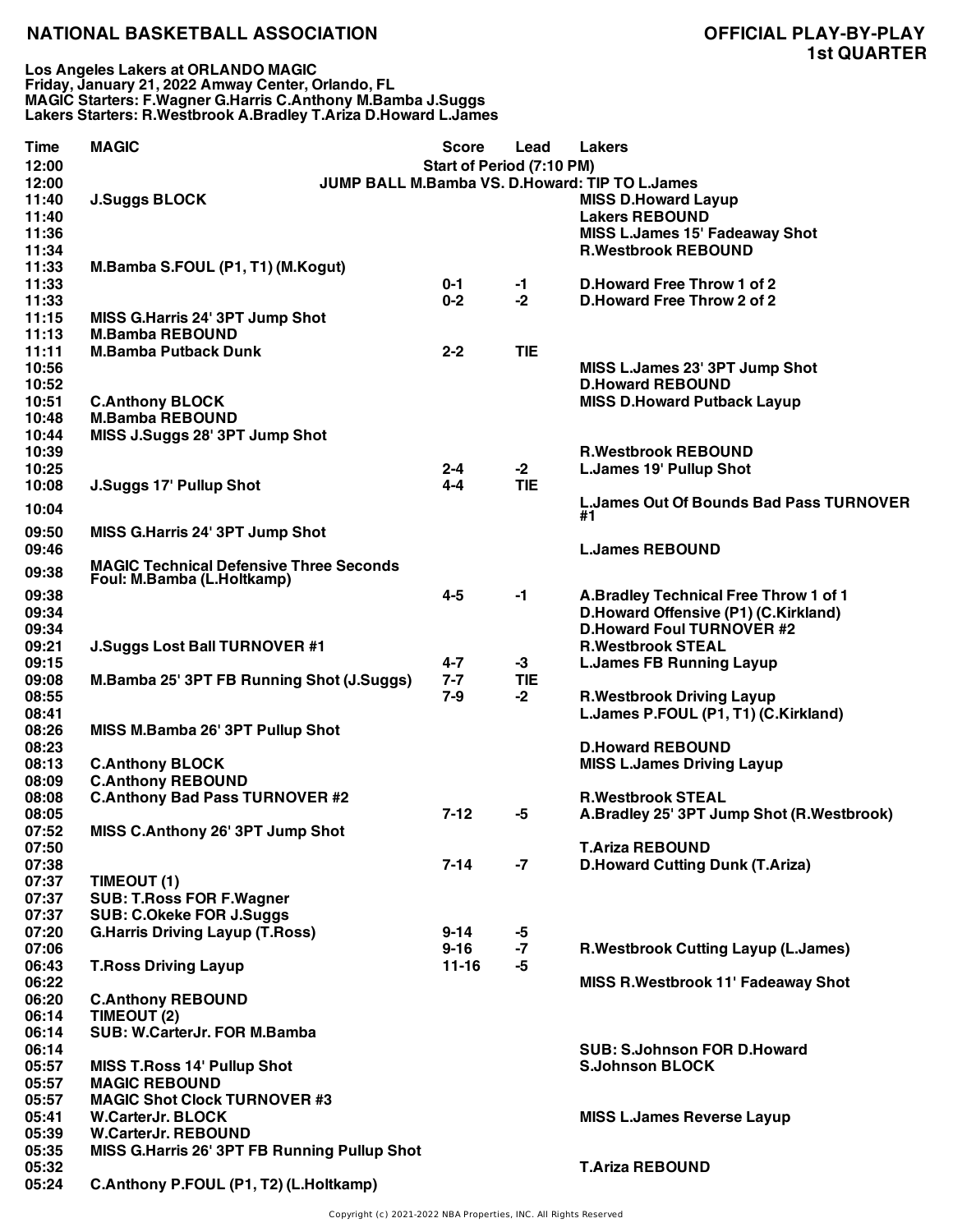**Los Angeles Lakers at ORLANDO MAGIC Friday, January 21, 2022 Amway Center, Orlando, FL MAGIC Starters: F.Wagner G.Harris C.Anthony M.Bamba J.Suggs Lakers Starters: R.Westbrook A.Bradley T.Ariza D.Howard L.James**

| <b>Time</b><br>05:24    | <b>MAGIC</b>                            | <b>Score</b>         | Lead              | <b>Lakers</b><br><b>SUB: M.Monk FOR L.James</b>                        |
|-------------------------|-----------------------------------------|----------------------|-------------------|------------------------------------------------------------------------|
| 05:15<br>05:15<br>05:15 | C.Anthony S.FOUL (P2, T3) (C.Kirkland)  | $11-17$<br>$11 - 18$ | -6<br>$-7$        | <b>R.Westbrook Free Throw 1 of 2</b><br>R. Westbrook Free Throw 2 of 2 |
| 04:57<br>04:45          | <b>W.CarterJr. Driving Layup</b>        | $13 - 18$            | -5                | MISS T.Ariza 25' 3PT Jump Shot                                         |
| 04:43                   | <b>W.CarterJr. REBOUND</b>              |                      |                   |                                                                        |
| 04:36<br>04:33<br>04:23 | MISS C.Okeke 28' 3PT Jump Shot          |                      |                   | <b>R.Westbrook REBOUND</b><br><b>MISS R.Westbrook 17' Pullup Shot</b>  |
| 04:19                   | <b>T.Ross REBOUND</b>                   |                      |                   |                                                                        |
| 04:13                   | T.Ross Offensive (P1) (C.Kirkland)      |                      |                   |                                                                        |
| 04:13                   | <b>T.Ross Foul TURNOVER #4</b>          |                      |                   |                                                                        |
| 04:13                   | <b>SUB: J.Suggs FOR C.Anthony</b>       |                      |                   |                                                                        |
| 04:13                   |                                         |                      |                   | <b>SUB: C.Anthony FOR T.Ariza</b>                                      |
| 03:55                   |                                         |                      |                   | M.Monk Out Of Bounds Step TURNOVER #3                                  |
| 03:44                   | W.CarterJr. 22' 3PT Jump Shot (J.Suggs) | $16 - 18$            | $-2$              |                                                                        |
| 03:31                   |                                         |                      |                   | <b>MISS R. Westbrook Driving Finger Roll Layup</b>                     |
| 03:29                   | <b>J.Suggs REBOUND</b>                  |                      |                   |                                                                        |
| 03:26<br>03:22          | MISS T.Ross 25' 3PT FB Running Shot     |                      |                   |                                                                        |
| 03:16                   | <b>W.CarterJr. STEAL</b>                |                      |                   | <b>A.Bradley REBOUND</b><br><b>S.Johnson Bad Pass TURNOVER #4</b>      |
| 03:09                   | MISS W.CarterJr. 26' 3PT Jump Shot      |                      |                   |                                                                        |
| 03:06                   |                                         |                      |                   | <b>S.Johnson REBOUND</b>                                               |
| 02:55                   |                                         |                      |                   | MISS C.Anthony 22' 3PT Jump Shot                                       |
| 02:53                   | <b>C.Okeke REBOUND</b>                  |                      |                   |                                                                        |
| 02:53                   |                                         |                      |                   | R.Westbrook Take Foul (P1, T2) (L.Holtkamp)                            |
| 02:53                   | <b>SUB: F.Wagner FOR G.Harris</b>       |                      |                   |                                                                        |
| 02:53                   |                                         |                      |                   | <b>SUB: T.Horton-Tucker FOR R.Westbrook</b>                            |
| 02:53                   |                                         |                      |                   | <b>SUB: L.James FOR S.Johnson</b>                                      |
| 02:53                   |                                         |                      |                   | <b>SUB: A.Reaves FOR A.Bradley</b>                                     |
| 02:42                   | <b>J.Suggs Driving Layup</b>            | $18 - 18$            | <b>TIE</b>        |                                                                        |
| 02:34                   | C.Okeke S.FOUL (P1, T4) (L.Holtkamp)    |                      |                   |                                                                        |
| 02:34<br>02:34          |                                         | $18-19$<br>18-20     | $-1$<br>$-2$      | L. James Free Throw 1 of 2<br>L.James Free Throw 2 of 2                |
| 02:25                   | <b>J.Suggs Driving Layup</b>            | $20 - 20$            | <b>TIE</b>        |                                                                        |
| 02:25                   |                                         |                      |                   | C.Anthony S.FOUL (P1, T3) (L.Holtkamp)                                 |
| 02:25                   | J.Suggs Free Throw 1 of 1               | $21 - 20$            | $+1$ <sup>*</sup> |                                                                        |
| 02:16                   |                                         | $21 - 22$            | $-1$ *            | <b>L.James Driving Layup</b>                                           |
| 02:07                   |                                         |                      |                   | C.Anthony S.FOUL (P2, T4) (M.Kogut)                                    |
| 02:07                   | MISS W.CarterJr. Free Throw 1 of 2      |                      |                   |                                                                        |
| 02:07                   | W.CarterJr. Free Throw 2 of 2           | $22 - 22$            | <b>TIE</b>        |                                                                        |
| 01:59                   |                                         |                      |                   | <b>M.Monk Out Of Bounds Bad Pass TURNOVER #5</b>                       |
| 01:52                   | J.Suggs Offensive (P1) (L.Holtkamp)     |                      |                   |                                                                        |
| 01:52                   | <b>J.Suggs Foul TURNOVER #5</b>         |                      |                   |                                                                        |
| 01:28                   |                                         |                      |                   | <b>MISS M.Monk 11' Driving Floating Shot</b>                           |
| 01:28                   | <b>MAGIC REBOUND</b>                    |                      |                   |                                                                        |
| 01:28<br>01:28          | J.Suggs Free Throw 1 of 2               | 23-22                | $+1*$             | A.Reaves L.B Foul (P1.PN) (L.Holtkamp)                                 |
| 01:28                   | J.Suggs Free Throw 2 of 2               | 24-22                | $+2$              |                                                                        |
| 01:07                   |                                         | 24-24                | <b>TIE</b>        | <b>C.Anthony 21' Pullup Shot (L.James)</b>                             |
| 01:01                   | <b>MISS J.Suggs Driving Layup</b>       |                      |                   | <b>L.James BLOCK</b>                                                   |
| 01:01                   | <b>MAGIC REBOUND</b>                    |                      |                   |                                                                        |
| :52.7                   | MISS C.Okeke 22' 3PT Jump Shot          |                      |                   |                                                                        |
| :50.0                   |                                         |                      |                   | <b>L.James REBOUND</b>                                                 |
| :46.3                   |                                         |                      |                   | <b>L.James Traveling TURNOVER #6</b>                                   |
| :31.6                   | C.Okeke 27' 3PT Jump Shot (J.Suggs)     | $27 - 24$            | $+3$              |                                                                        |
| :10.3                   |                                         |                      |                   | MISS C.Anthony 13' Turnaround Fadeaway Shot                            |
| :08.3                   | <b>W.CarterJr. REBOUND</b>              |                      |                   |                                                                        |
| :00.0                   | <b>C.Okeke Lost Ball TURNOVER #6</b>    |                      |                   | <b>A.Reaves STEAL</b>                                                  |
| :00.0<br>:00.0          |                                         |                      |                   | MISS A.Reaves 39' 3PT Running Shot<br><b>Lakers REBOUND</b>            |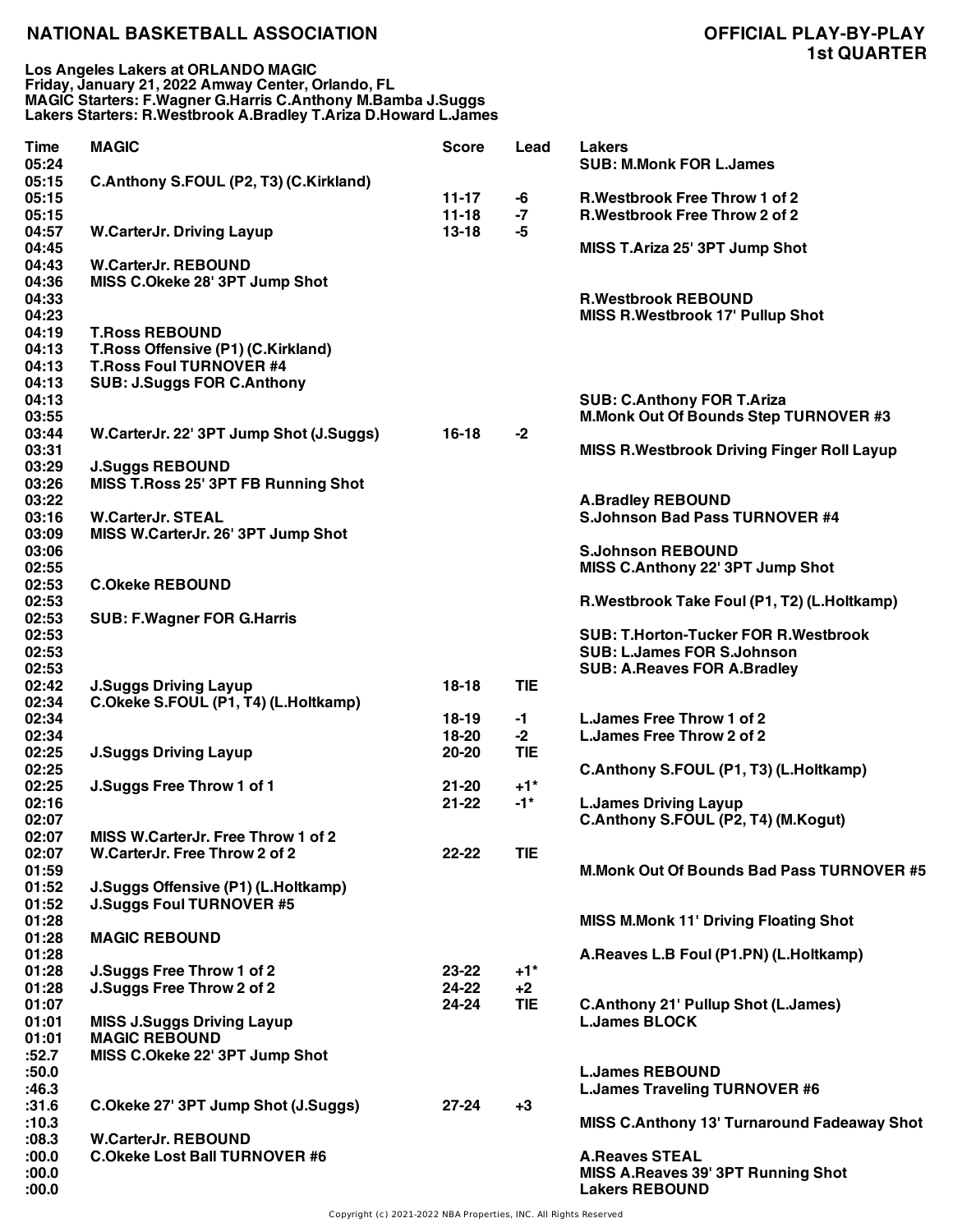**Los Angeles Lakers at ORLANDO MAGIC Friday, January 21, 2022 Amway Center, Orlando, FL MAGIC Starters: F.Wagner G.Harris C.Anthony M.Bamba J.Suggs Lakers Starters: R.Westbrook A.Bradley T.Ariza D.Howard L.James**

**BIG HOME LEAD 3 \*LEAD CHANGES 3 BIG VISITOR LEAD 7 TIMES TIED 7**

**End of 1st QUARTER (27-24) End of Period (7:39 PM) Time MAGIC Score Lead Lakers**

> **6 FOR 5 PTS TURNOVERS 6 FOR 6 PTS 10/22 FOR 45.5% FIELD GOALS 8/22 FOR 36.4% 4/5 FOR 80% FREE THROWS 7/7 FOR 100% OFF: 4 DEF: 10 REBOUNDS OFF: 4 DEF: 9 J.Suggs: 9 HIGH SCORER L.James: 8 W.CarterJr.: 3 HIGH REBOUNDER R.Westbrook: 3 J.Suggs: 3 HIGH ASSISTS L.James: 2**

# **1st QUARTER**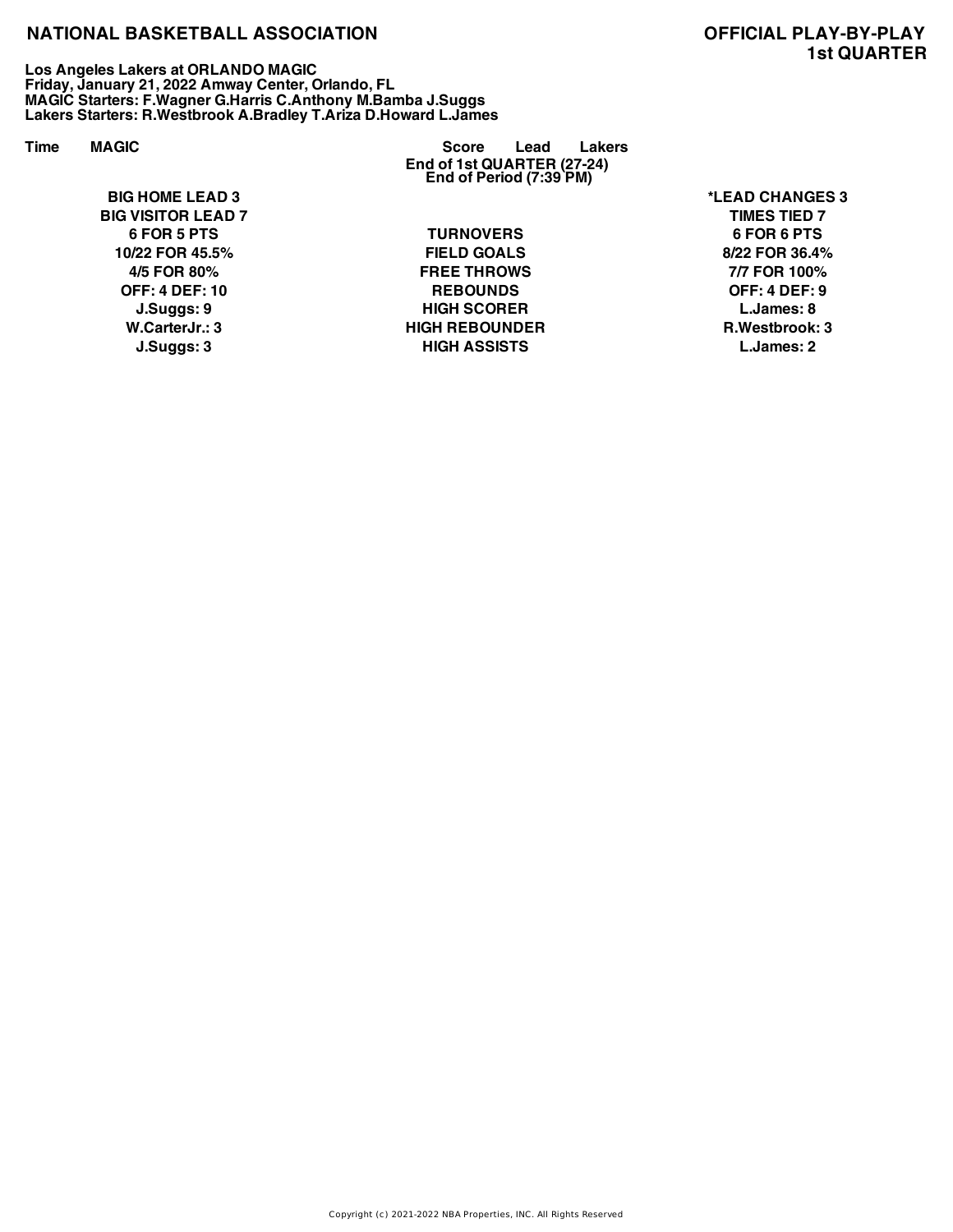| Time           | <b>MAGIC</b>                                         | <b>Score</b>              | Lead       | <b>Lakers</b>                                 |
|----------------|------------------------------------------------------|---------------------------|------------|-----------------------------------------------|
| 12:00          |                                                      | Start of Period (7:42 PM) |            |                                               |
| 12:00          | <b>Possession: Magic</b>                             | $27 - 24$                 | $+3$       |                                               |
| 11:38          | MISS M.Bamba 25' 3PT Jump Shot                       |                           |            |                                               |
| 11:33          |                                                      |                           |            | <b>M.Monk REBOUND</b>                         |
| 11:29          |                                                      |                           |            | MISS M.Monk 26' 3PT FB Running Pullup Shot    |
| 11:28          |                                                      |                           |            | <b>D.Howard REBOUND</b>                       |
| 11:28          |                                                      |                           |            | D.Howard Offensive (P2) (M.Kogut)             |
| 11:28          |                                                      |                           |            | <b>D.Howard Foul TURNOVER #7</b>              |
| 11:16          | <b>M.Bamba Cutting Dunk (F.Wagner)</b>               | 29-24                     | $+5$       |                                               |
| 10:50          |                                                      | 29-26                     | +3         | <b>L.James 18' Floating Shot</b>              |
| 10:43          | <b>MISS J.Suggs 3' Driving Floating Shot</b>         |                           |            |                                               |
| 10:43          |                                                      |                           |            | <b>Lakers REBOUND</b>                         |
| 10:43          | M.Bamba L.B Foul (P2, T1) (C.Kirkland)               |                           |            |                                               |
| 10:43          | <b>SUB: G.Harris FOR T.Ross</b>                      |                           |            |                                               |
| 10:29          |                                                      |                           |            | MISS T.Horton-Tucker 12' Fadeaway Shot        |
| 10:26          | <b>C.Okeke REBOUND</b>                               |                           |            |                                               |
| 10:20          |                                                      |                           |            | D.Howard S.FOUL (P3, T1) (L.Holtkamp)         |
| 10:20          | <b>F.Wagner Free Throw 1 of 2</b>                    | $30 - 26$                 | +4         |                                               |
| 10:20          |                                                      |                           |            | <b>SUB: S.Johnson FOR D.Howard</b>            |
| 10:20          | F. Wagner Free Throw 2 of 2                          | $31 - 26$                 | $+5$       |                                               |
| 10:13          | C.Okeke P.FOUL (P2, T2) (C.Kirkland)                 |                           |            |                                               |
|                |                                                      |                           |            | S.Johnson 29' 3PT Jump Shot (T.Horton-        |
| 10:04          |                                                      | $31 - 29$                 | $+2$       | Tucker)                                       |
| 09:51          | <b>MISS G.Harris 21' Step Back Shot</b>              |                           |            |                                               |
| 09:48          |                                                      |                           |            | <b>A.Reaves REBOUND</b>                       |
| 09:36          |                                                      | $31 - 31$                 | <b>TIE</b> | <b>L.James Driving Layup</b>                  |
| 09:23          | MISS C.Okeke 23' 3PT Pullup Shot                     |                           |            |                                               |
| 09:19          |                                                      |                           |            | <b>M.Monk REBOUND</b>                         |
| 09:15          |                                                      |                           |            | <b>MISS M.Monk Driving Finger Roll Layup</b>  |
| 09:15          |                                                      |                           |            | <b>L.James REBOUND</b>                        |
| 09:15          |                                                      | $31 - 33$                 | $-2^{*}$   | <b>L.James Putback Layup</b>                  |
| 09:15          | M.Bamba S.FOUL (P3, T3) (M.Kogut)                    |                           |            |                                               |
| 09:15          |                                                      | $31 - 34$                 | $-3$       | L. James Free Throw 1 of 1                    |
| 08:59          | <b>G.Harris Driving Finger Roll Layup (F.Wagner)</b> | 33-34                     | -1         |                                               |
| 08:42          |                                                      |                           |            | MISS T.Horton-Tucker 27' 3PT Jump Shot        |
| 08:39          | <b>M.Bamba REBOUND</b>                               |                           |            |                                               |
| 08:32          | F.Wagner 26' 3PT Jump Shot (J.Suggs)                 | 36-34                     | $+2^*$     |                                               |
| 08:30          |                                                      |                           |            | TIMEOUT (1)                                   |
| 08:30          | <b>SUB: C.Anthony FOR J.Suggs</b>                    |                           |            |                                               |
|                |                                                      |                           |            | <b>SUB: R.Westbrook FOR T.Horton-Tucker</b>   |
| 08:30<br>08:30 |                                                      |                           |            | <b>SUB: C.Anthony FOR L.James</b>             |
|                |                                                      | 36-36                     | <b>TIE</b> | <b>C.Anthony 12' Turnaround Fadeaway Shot</b> |
| 08:09          |                                                      |                           |            |                                               |
| 08:00          | <b>M.Bamba Free Throw 1 of 2</b>                     | 37-36                     |            | M.Monk S.FOUL (P1, T2) (L.Holtkamp)           |
| 08:00          |                                                      |                           | $+1$       |                                               |
| 08:00          | <b>M.Bamba Free Throw 2 of 2</b>                     | 38-36                     | $+2$       |                                               |
| 07:49          |                                                      | 38-38                     | TIE        | <b>R.Westbrook Driving Layup</b>              |
| 07:29          | MISS C.Okeke 25' 3PT Jump Shot                       |                           |            |                                               |
| 07:26          |                                                      |                           |            | <b>C.Anthony REBOUND</b>                      |
| 07:24          | F.Wagner S.FOUL (P1, T4) (L.Holtkamp)                |                           |            |                                               |
| 07:24          |                                                      |                           |            | MISS S.Johnson Free Throw 1 of 2              |
| 07:24          |                                                      | 38-39                     | $-1^*$     | S.Johnson Free Throw 2 of 2                   |
| 07:12          | <b>F.Wagner Bad Pass TURNOVER #7</b>                 |                           |            | <b>M.Monk STEAL</b>                           |
| 07:09          |                                                      | 38-41                     | $-3$       | <b>M.Monk FB Running Dunk</b>                 |
| 06:52          | MISS G.Harris 22' 3PT Jump Shot                      |                           |            |                                               |
| 06:50          |                                                      |                           |            | <b>R.Westbrook REBOUND</b>                    |
| 06:49          | <b>C.Anthony Take Foul (P3.PN) (C.Kirkland)</b>      |                           |            |                                               |
| 06:49          |                                                      | 38-42                     | -4         | S.Johnson Free Throw 1 of 2                   |
| 06:49          | <b>SUB: J.Suggs FOR C.Anthony</b>                    |                           |            |                                               |
| 06:49          |                                                      |                           |            | MISS S.Johnson Free Throw 2 of 2              |
| 06:46          | <b>M.Bamba REBOUND</b>                               |                           |            |                                               |
| 06:25          | <b>J.Suggs Layup (G.Harris)</b>                      | 40-42                     | $-2$       |                                               |
| 06:12          | <b>F.Wagner BLOCK</b>                                |                           |            | <b>MISS C.Anthony Driving Layup</b>           |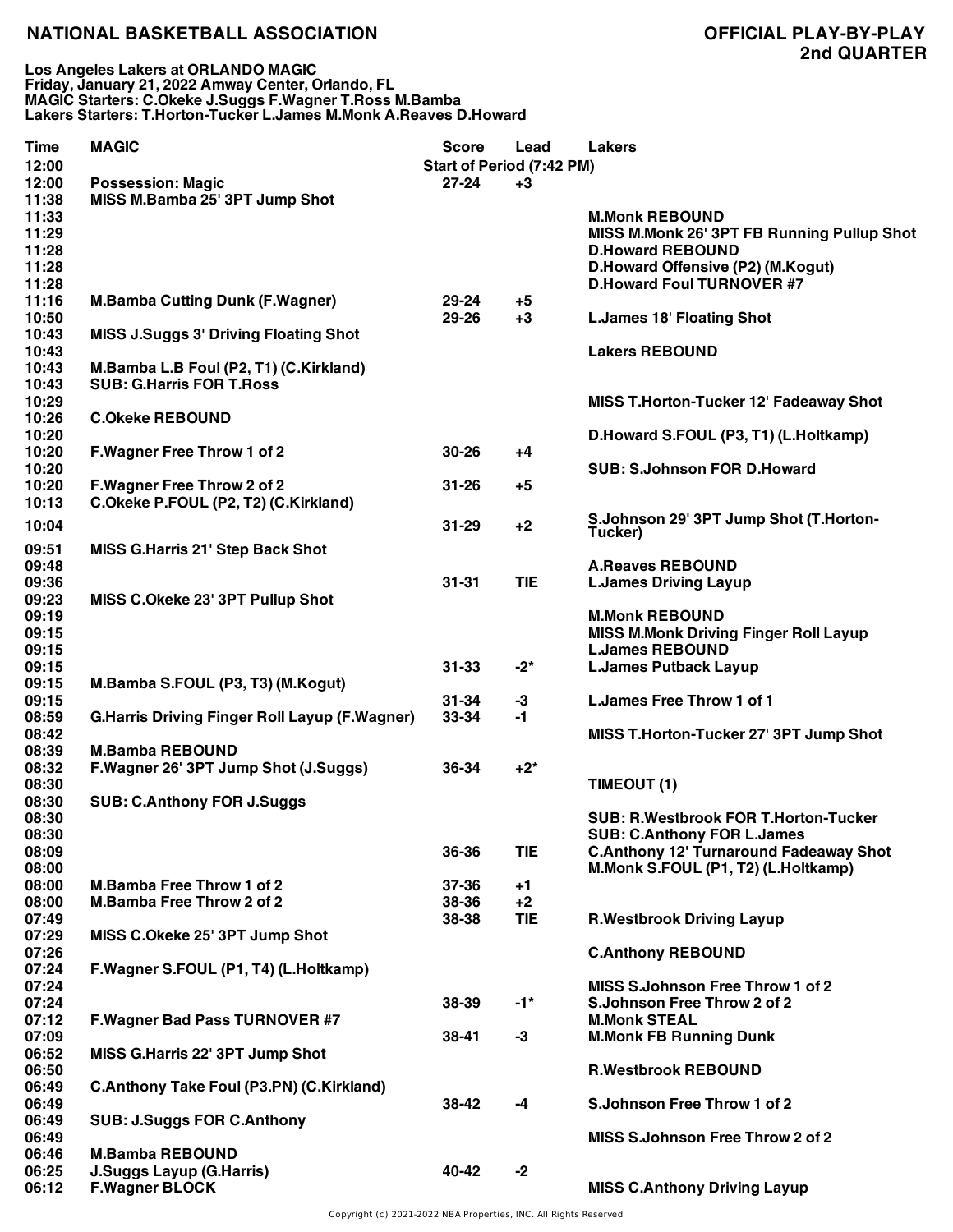**Los Angeles Lakers at ORLANDO MAGIC Friday, January 21, 2022 Amway Center, Orlando, FL MAGIC Starters: C.Okeke J.Suggs F.Wagner T.Ross M.Bamba Lakers Starters: T.Horton-Tucker L.James M.Monk A.Reaves D.Howard**

| <b>Time</b><br>06:09<br>06:05 | <b>MAGIC</b><br><b>F.Wagner REBOUND</b><br>J.Suggs Offensive (P2) (C.Kirkland) | <b>Score</b> | Lead              | <b>Lakers</b>                                    |
|-------------------------------|--------------------------------------------------------------------------------|--------------|-------------------|--------------------------------------------------|
| 06:05                         | <b>J.Suggs Foul TURNOVER #8</b>                                                |              |                   |                                                  |
| 05:55                         |                                                                                | 40-44        | $-4$              | <b>R.Westbrook Driving Layup</b>                 |
| 05:39                         | C.Okeke 24' 3PT Jump Shot (G.Harris)                                           | 43-44        | -1                |                                                  |
| 05:17                         | F.Wagner P.FOUL (P2.PN) (L.Holtkamp)                                           |              |                   |                                                  |
| 05:17                         |                                                                                |              |                   | <b>MISS A.Reaves Free Throw 1 of 2</b>           |
| 05:17                         |                                                                                |              |                   | <b>SUB: L.James FOR C.Anthony</b>                |
| 05:17                         |                                                                                | 43-45        | $-2$              | A. Reaves Free Throw 2 of 2                      |
| 05:02                         | MISS C.Okeke 24' 3PT Jump Shot                                                 |              |                   |                                                  |
| 05:01<br>05:00                |                                                                                |              |                   | <b>L.James REBOUND</b>                           |
| 04:52                         | <b>J.Suggs STEAL</b><br>C.Okeke 27' 3PT FB Running Shot (J.Suggs)              | 46-45        | $+1$ *            | <b>L.James Bad Pass TURNOVER #8</b>              |
| 04:51                         | G.Harris P.FOUL (P1.PN) (M.Kogut)                                              |              |                   |                                                  |
| 04:51                         |                                                                                | 46-46        | <b>TIE</b>        | A. Reaves Free Throw 1 of 2                      |
| 04:51                         | SUB: W.CarterJr. FOR M.Bamba                                                   |              |                   |                                                  |
| 04:51                         |                                                                                |              |                   | <b>SUB: T.Horton-Tucker FOR M.Monk</b>           |
| 04:51                         |                                                                                | 46-47        | $-1*$             | A. Reaves Free Throw 2 of 2                      |
| 04:37                         | <b>J.Suggs Bad Pass TURNOVER #9</b>                                            |              |                   | <b>T.Horton-Tucker STEAL</b>                     |
| 04:29                         |                                                                                | 46-50        | -4                | L.James 23' 3PT Jump Shot (S.Johnson)            |
| 04:09                         | W.CarterJr. 24' 3PT Jump Shot (J.Suggs)                                        | 49-50        | -1                |                                                  |
| 04:02                         |                                                                                |              |                   | <b>R.Westbrook Out Of Bounds Lost Ball</b>       |
|                               |                                                                                |              |                   | <b>TURNOVER #9</b>                               |
| 04:02                         |                                                                                |              |                   | <b>SUB: A.Bradley FOR A.Reaves</b>               |
| 03:55                         |                                                                                |              |                   | T.Horton-Tucker FLAGRANT FOUL TYPE1 (P1,         |
| 03:55                         | J.Suggs Flagrant Free Throw 1 of 2                                             | 50-50        | <b>TIE</b>        | T3) (M.Kogut)                                    |
| 03:55                         | J.Suggs Flagrant Free Throw 2 of 2                                             | $51 - 50$    | $+1$ <sup>*</sup> |                                                  |
| 03:43                         |                                                                                |              |                   | A.Bradley S.FOUL (P1, T4) (C.Kirkland)           |
| 03:43                         | W.CarterJr. Free Throw 1 of 2                                                  | 52-50        | $+2$              |                                                  |
| 03:43                         | MISS W.CarterJr. Free Throw 2 of 2                                             |              |                   |                                                  |
| 03:40                         |                                                                                |              |                   | <b>S.Johnson REBOUND</b>                         |
| 03:29                         |                                                                                |              |                   | MISS L.James 26' 3PT Jump Shot                   |
| 03:26                         |                                                                                |              |                   | <b>A.Bradley REBOUND</b>                         |
| 03:22                         |                                                                                |              |                   | MISS S.Johnson 24' 3PT Jump Shot                 |
| 03:19                         | <b>J.Suggs REBOUND</b>                                                         |              |                   |                                                  |
| 03:13                         | F. Wagner Driving Finger Roll Layup (J. Suggs)                                 | 54-50        | +4                |                                                  |
| 02:54                         | <b>J.Suggs BLOCK</b>                                                           |              |                   | <b>MISS R. Westbrook Driving Layup</b>           |
| 02:50                         | <b>G.Harris REBOUND</b>                                                        |              |                   |                                                  |
| 02:43                         | <b>F.Wagner Lost Ball TURNOVER #10</b>                                         |              |                   | <b>R.Westbrook STEAL</b>                         |
| 02:39<br>02:30                | <b>C.Okeke STEAL</b><br>MISS C.Okeke 26' 3PT Jump Shot                         |              |                   | R.Westbrook Bad Pass TURNOVER #10                |
| 02:30                         | <b>MAGIC REBOUND</b>                                                           |              |                   |                                                  |
| 02:30                         |                                                                                |              |                   | T.Horton-Tucker L.B Foul (P2.PN) (M.Kogut)       |
| 02:30                         | TIMEOUT (3)                                                                    |              |                   |                                                  |
| 02:30                         | W.CarterJr. Free Throw 1 of 2                                                  | 55-50        | $+5$              |                                                  |
| 02:30                         | MISS W.CarterJr. Free Throw 2 of 2                                             |              |                   |                                                  |
| 02:28                         |                                                                                |              |                   | <b>R.Westbrook REBOUND</b>                       |
| 02:16                         |                                                                                |              |                   | MISS L.James 28' 3PT Jump Shot                   |
| 02:11                         | <b>J.Suggs REBOUND</b>                                                         |              |                   |                                                  |
| 02:09                         | <b>W.CarterJr. FB Running Dunk (J.Suggs)</b>                                   | 57-50        | $+7$              |                                                  |
| 01:46                         |                                                                                |              |                   | MISS T.Horton-Tucker 26' 3PT Jump Shot           |
| 01:42                         | <b>G.Harris REBOUND</b>                                                        |              |                   |                                                  |
| 01:37                         | <b>MISS J.Suggs FB Running Layup</b>                                           |              |                   | <b>T.Horton-Tucker BLOCK</b>                     |
| 01:34                         |                                                                                |              |                   | <b>R.Westbrook REBOUND</b>                       |
| 01:26                         |                                                                                | $57 - 52$    | $+5$              | <b>T.Horton-Tucker Driving Finger Roll Layup</b> |
| 01:06                         | <b>F.Wagner 5' Driving Hook</b>                                                | 59-52        | $+7$              |                                                  |
| :54.6<br>:50.9                | <b>G.Harris REBOUND</b>                                                        |              |                   | MISS A.Bradley 23' 3PT Jump Shot                 |
| :46.7                         | <b>G.Harris Driving Finger Roll Layup</b>                                      | 61-52        | $+9$              |                                                  |
| :46.7                         |                                                                                |              |                   | A.Bradley S.FOUL (P2.PN) (C.Kirkland)            |
| :46.7                         |                                                                                |              |                   | <b>SUB: M.Monk FOR A.Bradley</b>                 |
| :46.7                         | <b>G.Harris Free Throw 1 of 1</b>                                              | 62-52        | $+10$             |                                                  |
|                               |                                                                                |              |                   |                                                  |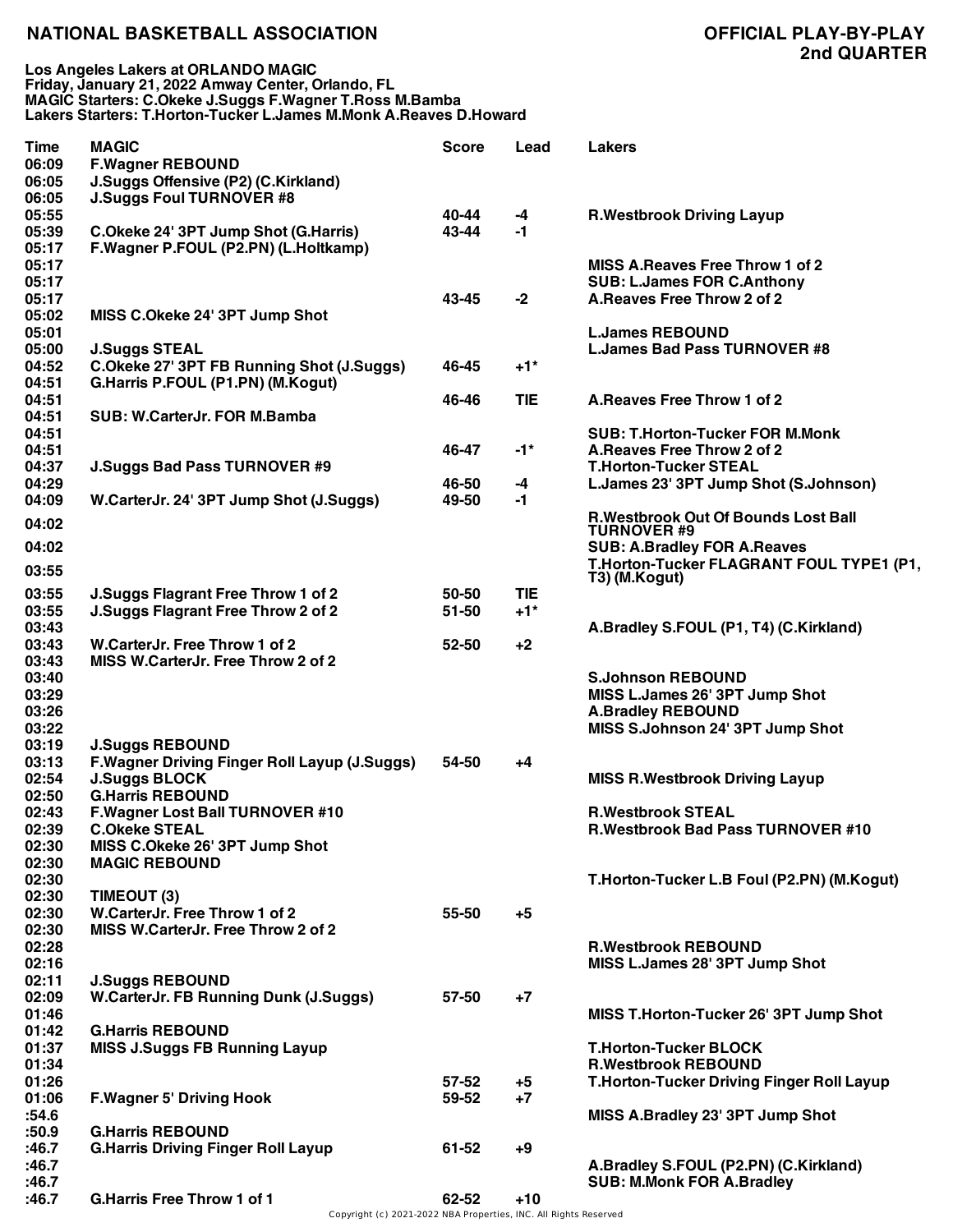**Los Angeles Lakers at ORLANDO MAGIC Friday, January 21, 2022 Amway Center, Orlando, FL MAGIC Starters: C.Okeke J.Suggs F.Wagner T.Ross M.Bamba Lakers Starters: T.Horton-Tucker L.James M.Monk A.Reaves D.Howard**

**:37.8 MISS S.Johnson Driving Layup :35.6 W.CarterJr. REBOUND :30.7 MISS F.Wagner 20' FB Running Shot :26.4 M.Monk REBOUND :20.3 L.James Offensive (P2) (M.Kogut) :20.3 L.James Foul TURNOVER #11 :20.3 SUB: T.Ariza FOR L.James :07.4 G.Harris Offensive (P2) (C.Kirkland) :07.4 G.Harris Foul TURNOVER #11 :04.0 62-54 +8 R.Westbrook Driving Layup End of 2nd QUARTER (62-54) End of Period (8:16 PM) Time MAGIC Score Lead Lakers BIG HOME LEAD 10 \*LEAD CHANGES 6 BIG VISITOR LEAD 4 TIMES TIED 5 5 FOR 9 PTS TURNOVERS 5 FOR 9 PTS 11/21 FOR 52.4% FIELD GOALS 11/23 FOR 47.8% 9/11 FOR 81.8% FREE THROWS 6/9 FOR 66.7% OFF: 1 DEF: 10 REBOUNDS OFF: 5 DEF: 11 F.Wagner: 9 HIGH SCORER L.James: 10**

**G.Harris: 3 HIGH REBOUNDER R.Westbrook, M.Monk: 3 J.Suggs: 5 HIGH ASSISTS S.Johnson, T.Horton-Tucker: 1**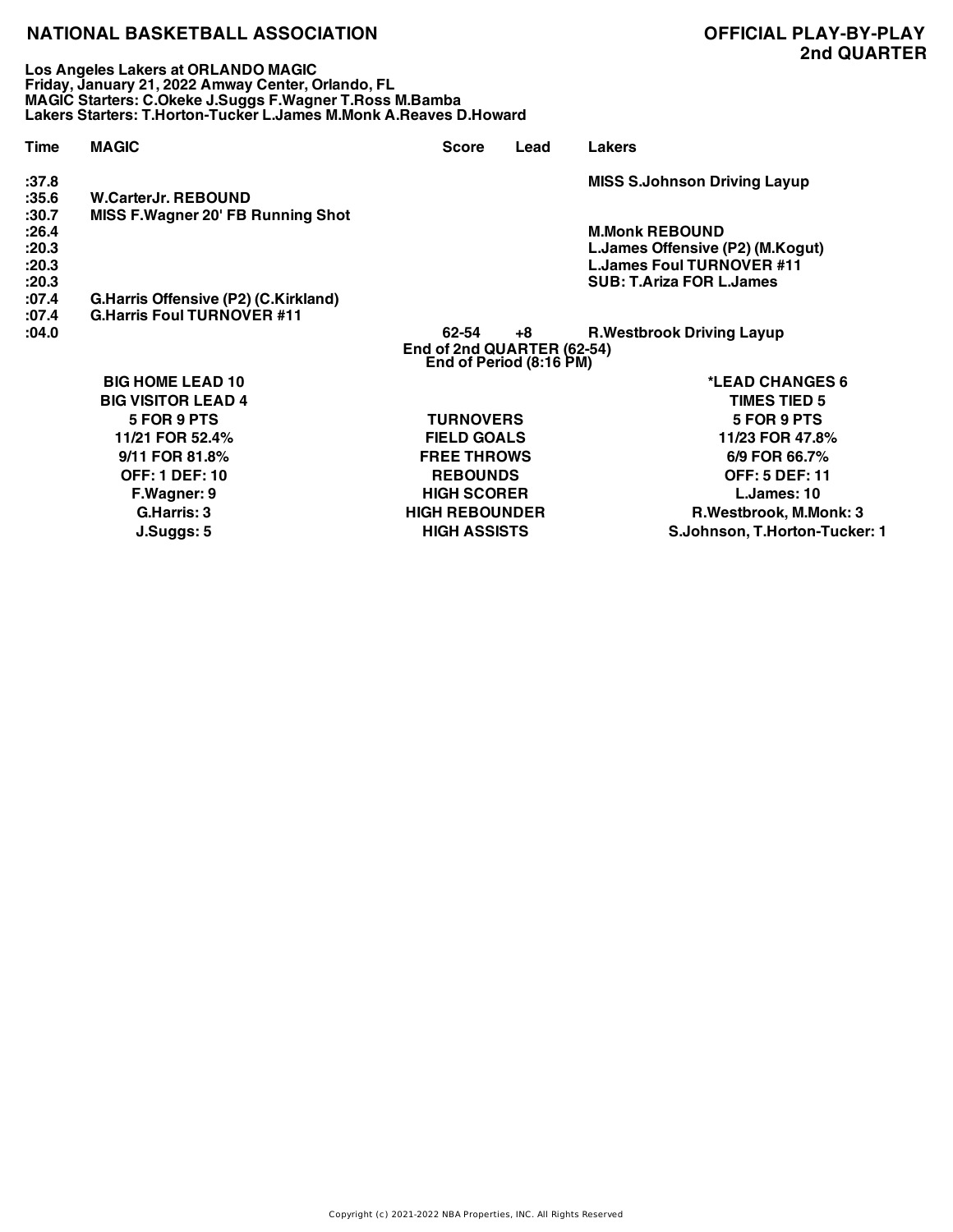| Time           | <b>MAGIC</b>                                                                 | <b>Score</b><br>Start of Period (8:32 PM) | Lead              | <b>Lakers</b>                                                        |
|----------------|------------------------------------------------------------------------------|-------------------------------------------|-------------------|----------------------------------------------------------------------|
| 12:00          |                                                                              |                                           |                   |                                                                      |
| 12:00<br>11:50 | <b>Possession: Magic</b><br><b>C.Anthony Out Of Bounds Bad Pass TURNOVER</b> | 62-54                                     | +8                |                                                                      |
|                | #12                                                                          |                                           |                   |                                                                      |
| 11:33          | <b>M.Bamba STEAL</b>                                                         |                                           |                   | A.Bradley Bad Pass TURNOVER #12                                      |
| 11:25          | <b>MISS C.Anthony Driving Layup</b>                                          |                                           |                   |                                                                      |
| 11:25          |                                                                              |                                           |                   | <b>Lakers REBOUND</b>                                                |
| 11:15          |                                                                              | 62-57                                     | $+5$              | A.Bradley 23' 3PT Jump Shot (R.Westbrook)                            |
| 10:58          | <b>C.Anthony Bad Pass TURNOVER #13</b>                                       |                                           |                   | <b>A.Bradley STEAL</b>                                               |
| 10:54          |                                                                              | 62-59                                     | $+3$              | L.James FB Running Layup (A.Bradley)                                 |
| 10:30          | MISS J.Suggs 28' 3PT Pullup Shot                                             |                                           |                   |                                                                      |
| 10:28          |                                                                              |                                           |                   | <b>S.Johnson REBOUND</b>                                             |
| 10:14          |                                                                              | 62-61                                     | $+1$              | A.Bradley 19' Step Back Shot (S.Johnson)                             |
| 09:47          | MISS J.Suggs 28' 3PT Jump Shot                                               |                                           |                   |                                                                      |
| 09:43          |                                                                              |                                           |                   | <b>Lakers REBOUND</b>                                                |
| 09:28          |                                                                              |                                           |                   | MISS T.Ariza 26' 3PT Jump Shot                                       |
| 09:26          |                                                                              |                                           |                   | <b>S.Johnson REBOUND</b>                                             |
| 09:16          |                                                                              | 62-63                                     | $-1*$             | <b>T.Ariza Cutting Dunk (L.James)</b>                                |
| 09:16          | TIMEOUT (4)                                                                  |                                           |                   |                                                                      |
| 09:05          |                                                                              |                                           |                   | L.James S.FOUL (P3, T1) (C.Kirkland)                                 |
| 09:05          |                                                                              |                                           |                   | TIMEOUT (2)                                                          |
| 09:05          |                                                                              |                                           |                   | Lakers Coach's Challenge L.James S.FOUL (C.Kirkland): Call Confirmed |
| 09:05          | <b>MISS C.Anthony Free Throw 1 of 2</b>                                      |                                           |                   |                                                                      |
| 09:05          | MISS C.Anthony Free Throw 2 of 2                                             |                                           |                   |                                                                      |
| 09:03          |                                                                              |                                           |                   | <b>L.James REBOUND</b>                                               |
| 08:54          | J.Suggs P.FOUL (P3, T1) (M.Kogut)                                            |                                           |                   |                                                                      |
| 08:45          |                                                                              |                                           |                   | MISS L.James 21' Jump Shot                                           |
| 08:42          | <b>F.Wagner REBOUND</b>                                                      |                                           |                   |                                                                      |
| 08:20          | MISS J.Suggs 25' 3PT Jump Shot                                               |                                           |                   |                                                                      |
| 08:18          |                                                                              |                                           |                   | <b>L.James REBOUND</b>                                               |
| 08:09          | <b>F.Wagner BLOCK</b>                                                        |                                           |                   | <b>MISS L.James Driving Layup</b>                                    |
| 08:06          | <b>G.Harris REBOUND</b>                                                      |                                           |                   |                                                                      |
| 08:04          | <b>MISS J.Suggs FB Running Alley Oop Dunk</b>                                |                                           |                   |                                                                      |
| 08:04          | <b>M.Bamba REBOUND</b>                                                       |                                           |                   |                                                                      |
| 08:04          |                                                                              |                                           |                   | R.Westbrook S.FOUL (P2, T2) (M.Kogut)                                |
| 08:04          | <b>M.Bamba Free Throw 1 of 2</b>                                             | 63-63                                     | <b>TIE</b>        |                                                                      |
| 08:04          | <b>M.Bamba Free Throw 2 of 2</b>                                             | 64-63                                     | $+1$ <sup>*</sup> |                                                                      |
| 07:41          |                                                                              | 64-66                                     | $-2^{*}$          | S.Johnson 23' 3PT Jump Shot (R.Westbrook)                            |
| 07:29          | MISS C.Anthony 26' 3PT Jump Shot                                             |                                           |                   |                                                                      |
| 07:27          |                                                                              |                                           |                   | <b>A.Bradley REBOUND</b>                                             |
| 07:21          |                                                                              |                                           |                   | MISS L.James 25' 3PT FB Running Pullup Shot                          |
| 07:18          | <b>C.Anthony REBOUND</b>                                                     |                                           |                   |                                                                      |
| 06:59          | <b>MISS M.Bamba Alley Oop Layup</b>                                          |                                           |                   |                                                                      |
| 06:57          |                                                                              |                                           |                   | <b>S.Johnson REBOUND</b>                                             |
| 06:53          |                                                                              |                                           |                   | MISS T.Ariza 25' 3PT FB Running Shot                                 |
| 06:49          | <b>J.Suggs REBOUND</b>                                                       |                                           |                   |                                                                      |
| 06:35          | J.Suggs Lost Ball TURNOVER #14                                               |                                           |                   | <b>S.Johnson STEAL</b>                                               |
| 06:29          |                                                                              | 64-68                                     | -4                | L.James FB Running Layup (A.Bradley)                                 |
| 06:07          | MISS J.Suggs 27' 3PT Jump Shot                                               |                                           |                   |                                                                      |
| 06:05          |                                                                              |                                           |                   | <b>A.Bradley REBOUND</b>                                             |
| 05:58          |                                                                              | 64-71                                     | $-7$              | S.Johnson 23' 3PT FB Running Shot                                    |
|                |                                                                              |                                           |                   | (R.Westbrook)                                                        |
| 05:56          | TIMEOUT (5)                                                                  |                                           |                   |                                                                      |
| 05:56          | <b>SUB: C.Okeke FOR J.Suggs</b>                                              |                                           |                   |                                                                      |
| 05:56          | SUB: W.CarterJr. FOR M.Bamba                                                 |                                           |                   |                                                                      |
| 05:56          |                                                                              |                                           |                   | <b>SUB: M.Monk FOR L.James</b>                                       |
| 05:56          |                                                                              |                                           |                   | <b>SUB: D.Howard FOR S.Johnson</b>                                   |
| 05:47          | W.CarterJr. Lost Ball TURNOVER #15                                           |                                           |                   | <b>A.Bradley STEAL</b>                                               |
| 05:42          |                                                                              | 64-73                                     | -9                | <b>M.Monk FB Running Alley Oop Layup</b>                             |
|                |                                                                              |                                           |                   | (A.Bradley)                                                          |
| 05:34          |                                                                              |                                           |                   | A.Bradley P.FOUL (P3, T3) (C.Kirkland)                               |
| 05:24          | <b>W.CarterJr. Driving Layup (C.Anthony)</b>                                 | 66-73                                     | -7                |                                                                      |
| 05:14          |                                                                              | 66-75                                     | -9                | R. Westbrook Driving Finger Roll Layup                               |

Copyright (c) 2021-2022 NBA Properties, INC. All Rights Reserved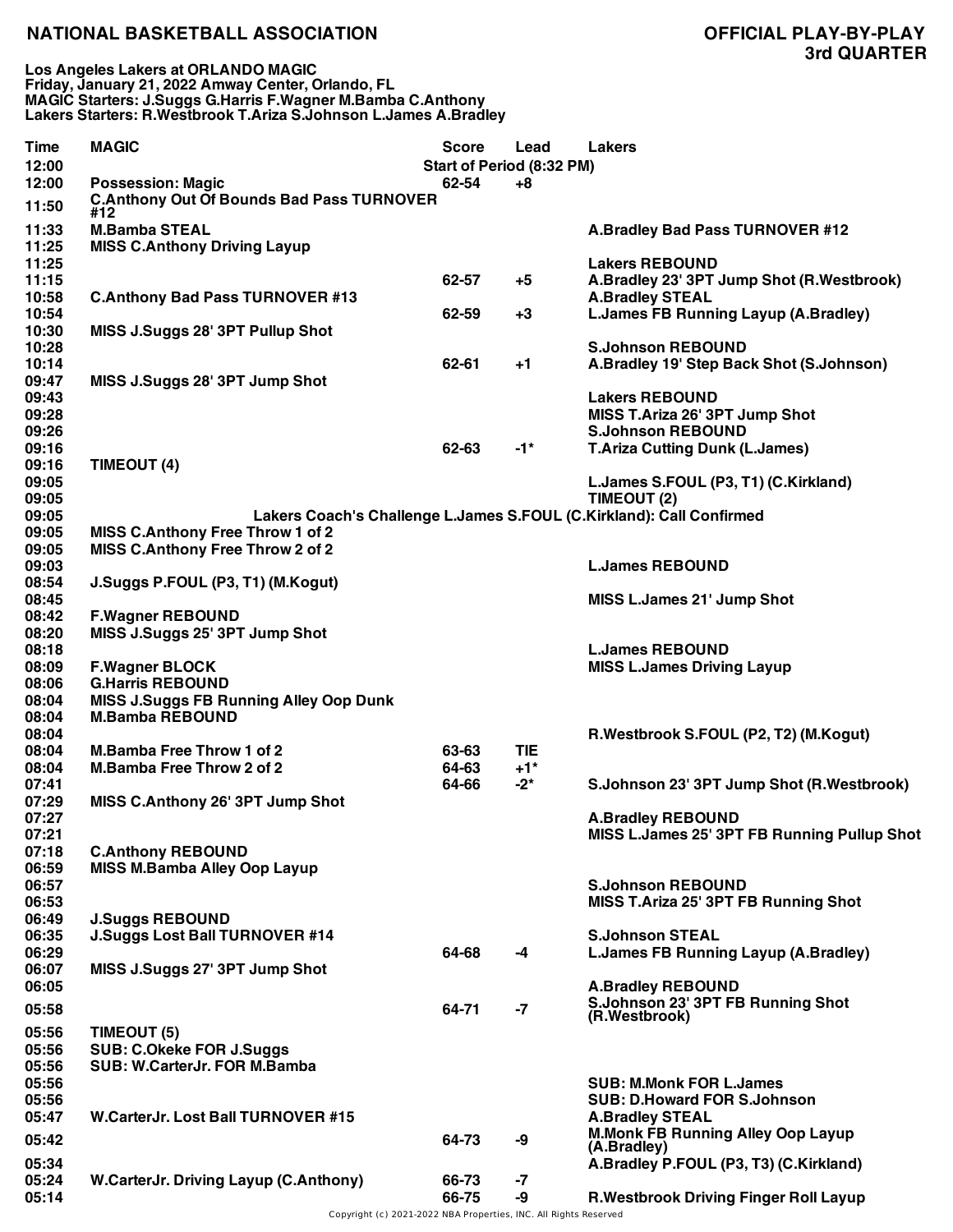| <b>Time</b>                      | <b>MAGIC</b>                                                                                  | <b>Score</b> | Lead                                                  | <b>Lakers</b>                                                                                                 |
|----------------------------------|-----------------------------------------------------------------------------------------------|--------------|-------------------------------------------------------|---------------------------------------------------------------------------------------------------------------|
| 05:00<br>04:42                   | <b>C.Okeke Driving Layup</b>                                                                  | 68-75        | $-7$                                                  | <b>MISS M.Monk 17' Step Back Shot</b>                                                                         |
| 04:39                            | <b>C.Okeke REBOUND</b>                                                                        |              |                                                       |                                                                                                               |
| 04:33<br>04:33                   | W.CarterJr. Free Throw 1 of 2                                                                 | 69-75        | -6                                                    | D.Howard S.FOUL (P4, T4) (L.Holtkamp)                                                                         |
| 04:33<br>04:33                   |                                                                                               |              |                                                       | <b>SUB: T.Horton-Tucker FOR T.Ariza</b><br><b>SUB: C.Anthony FOR A.Bradley</b>                                |
| 04:33<br>04:17<br>04:14<br>04:14 | W.CarterJr. Free Throw 2 of 2                                                                 | 70-75        | -5                                                    | <b>MISS R. Westbrook 4' Fadeaway Bank Shot</b><br><b>R.Westbrook REBOUND</b><br><b>MISS R.Westbrook Layup</b> |
| 04:12<br>04:07                   | <b>C.Okeke REBOUND</b>                                                                        |              |                                                       |                                                                                                               |
| 04:04<br>03:42                   | <b>MISS G.Harris FB Running Layup</b>                                                         |              |                                                       | <b>T.Horton-Tucker REBOUND</b><br><b>MISS M.Monk 4' Driving Floating Shot</b>                                 |
| 03:40<br>03:37                   | <b>C.Okeke REBOUND</b><br>MISS W.CarterJr. 24' 3PT FB Running Shot                            |              |                                                       |                                                                                                               |
| 03:34                            |                                                                                               |              |                                                       | <b>R.Westbrook REBOUND</b>                                                                                    |
| 03:22                            |                                                                                               | 70-77        | $-7$                                                  | <b>M.Monk Driving Finger Roll Layup</b><br>(R.Westbrook)                                                      |
| 03:07<br>03:03                   | <b>MISS C.Anthony 23' Step Back Shot</b>                                                      |              |                                                       | <b>R.Westbrook REBOUND</b>                                                                                    |
| 03:00                            |                                                                                               | 70-80        | $-10$                                                 | <b>C.Anthony 30' 3PT FB Running Shot (M.Monk)</b>                                                             |
| 02:36                            | G.Harris 26' 3PT Jump Shot (C.Okeke)                                                          | 73-80        | $-7$                                                  |                                                                                                               |
| 02:11                            |                                                                                               | 73-82        | -9                                                    | <b>C.Anthony 14' Turnaround Fadeaway Shot</b>                                                                 |
| 01:54<br>01:53                   | F. Wagner 3' Driving Hook (W. Carter Jr.)                                                     | 75-82        | -7                                                    | TIMEOUT (3)                                                                                                   |
| 01:53<br>01:53                   | <b>SUB: I.Brazdeikis FOR G.Harris</b><br><b>SUB: J.Suggs FOR C.Anthony</b>                    |              |                                                       |                                                                                                               |
| 01:53                            |                                                                                               |              |                                                       | <b>SUB: L.James FOR R.Westbrook</b>                                                                           |
| 01:41                            |                                                                                               | 75-85        | $-10$                                                 | C.Anthony 25' 3PT Jump Shot (T.Horton-<br>Tucker)                                                             |
| 01:24<br>01:24<br>01:16          | <b>MISS F. Wagner Driving Layup</b><br><b>MAGIC REBOUND</b><br>MISS J.Suggs 24' 3PT Jump Shot |              |                                                       | <b>C.Anthony BLOCK</b>                                                                                        |
| 01:11                            |                                                                                               |              |                                                       | <b>D.Howard REBOUND</b>                                                                                       |
| 01:02<br>:58.9                   | <b>I.Brazdeikis STEAL</b>                                                                     |              |                                                       | <b>L.James Bad Pass TURNOVER #13</b><br>M.Monk S.FOUL (P2.PN) (C.Kirkland)                                    |
| :58.9                            | <b>MISS I.Brazdeikis Free Throw 1 of 2</b>                                                    |              |                                                       |                                                                                                               |
| :58.9                            | SUB: M.Bamba FOR W.CarterJr.                                                                  |              |                                                       |                                                                                                               |
| :58.9                            | I.Brazdeikis Free Throw 2 of 2<br><b>M.Bamba BLOCK</b>                                        | 76-85        | -9                                                    |                                                                                                               |
| :48.6<br>:48.6                   | <b>MAGIC REBOUND</b>                                                                          |              |                                                       | <b>MISS C.Anthony Driving Dunk</b>                                                                            |
| :48.6                            | TIMEOUT (CC)                                                                                  |              |                                                       |                                                                                                               |
| :48.6                            |                                                                                               |              |                                                       | Magic Coach's Challenge M.Bamba S.FOUL (C.Kirkland): Call Overturned: No Foul on M. Bamba                     |
| :34.0                            |                                                                                               |              |                                                       | JUMP BALL M.Bamba VS. D.Howard: TIP TO J.Suggs                                                                |
| :31.1                            | <b>F.Wagner Driving Layup</b>                                                                 | 78-85        | -7                                                    |                                                                                                               |
| :18.9                            |                                                                                               |              |                                                       | D.Howard Offensive (P5) (M.Kogut)                                                                             |
| :18.9                            |                                                                                               |              |                                                       | <b>D.Howard Foul TURNOVER #14</b>                                                                             |
| :18.9<br>:18.9                   |                                                                                               |              |                                                       | <b>SUB: A.Reaves FOR L.James</b><br><b>SUB: S.Johnson FOR D.Howard</b>                                        |
| :00.0                            | <b>MISS F.Wagner 17' Jump Shot</b>                                                            |              |                                                       |                                                                                                               |
| :00.0                            | <b>MAGIC REBOUND</b>                                                                          |              |                                                       |                                                                                                               |
|                                  |                                                                                               |              | End of 3rd QUARTER (78-85)<br>End of Period (9:02 PM) |                                                                                                               |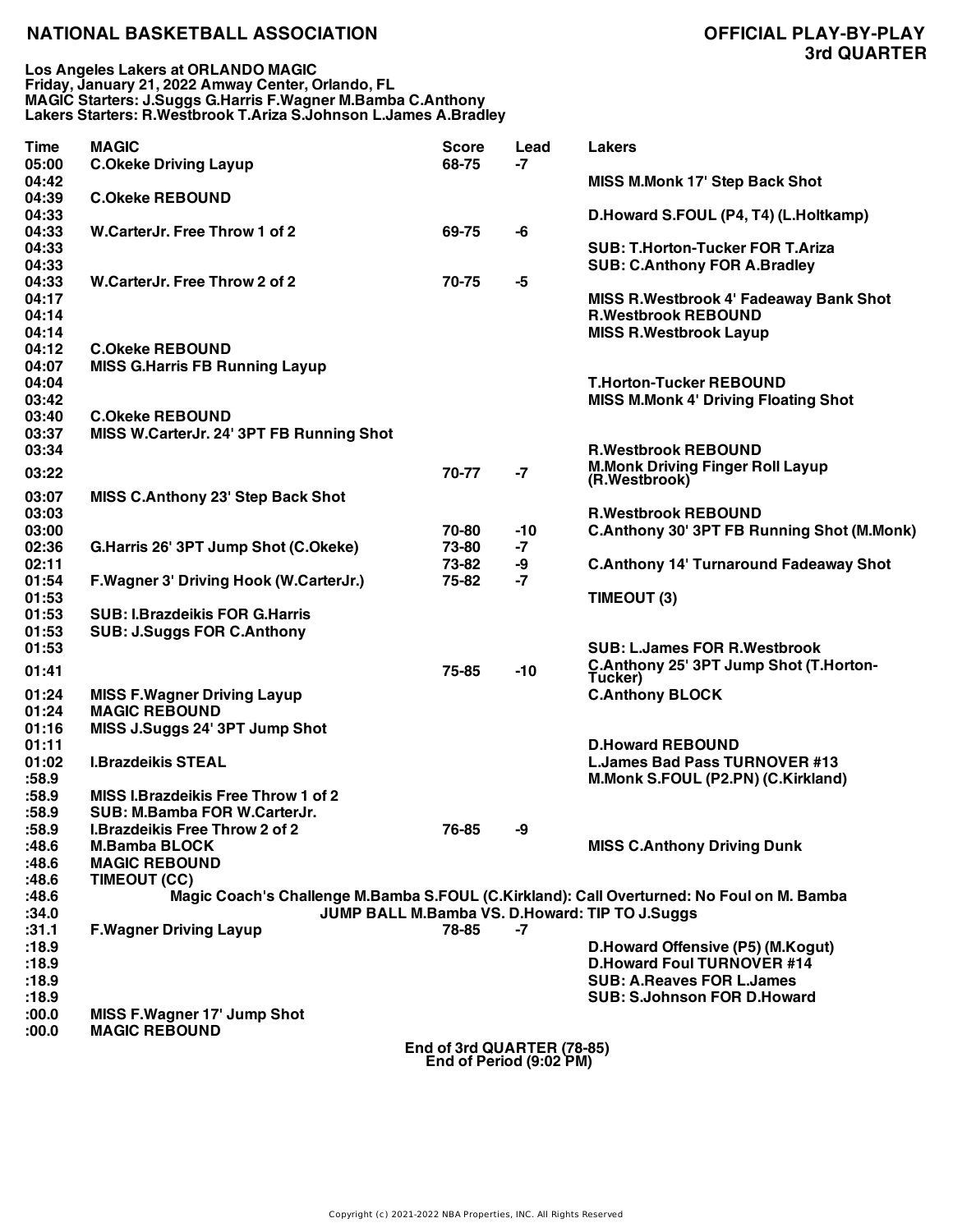**BIG HOME LEAD 8 \*LEAD CHANGES 3 BIG VISITOR LEAD 10 TIMES TIED 1 4 FOR 6 PTS TURNOVERS 3 FOR 1 PTS 5/19 FOR 26.3% FIELD GOALS 13/23 FOR 56.5% 5/8 FOR 62.5% FREE THROWS 0/0 FOR 0% OFF: 5 DEF: 8 REBOUNDS OFF: 2 DEF: 12 F.Wagner, W.CarterJr.: 4 HIGH SCORER C.Anthony: 8 C.Anthony, C.Okeke, W.CarterJr.: 1 HIGH ASSISTS R.Westbrook: 4**

**C.Okeke: 3 HIGH REBOUNDER R.Westbrook, S.Johnson: 3**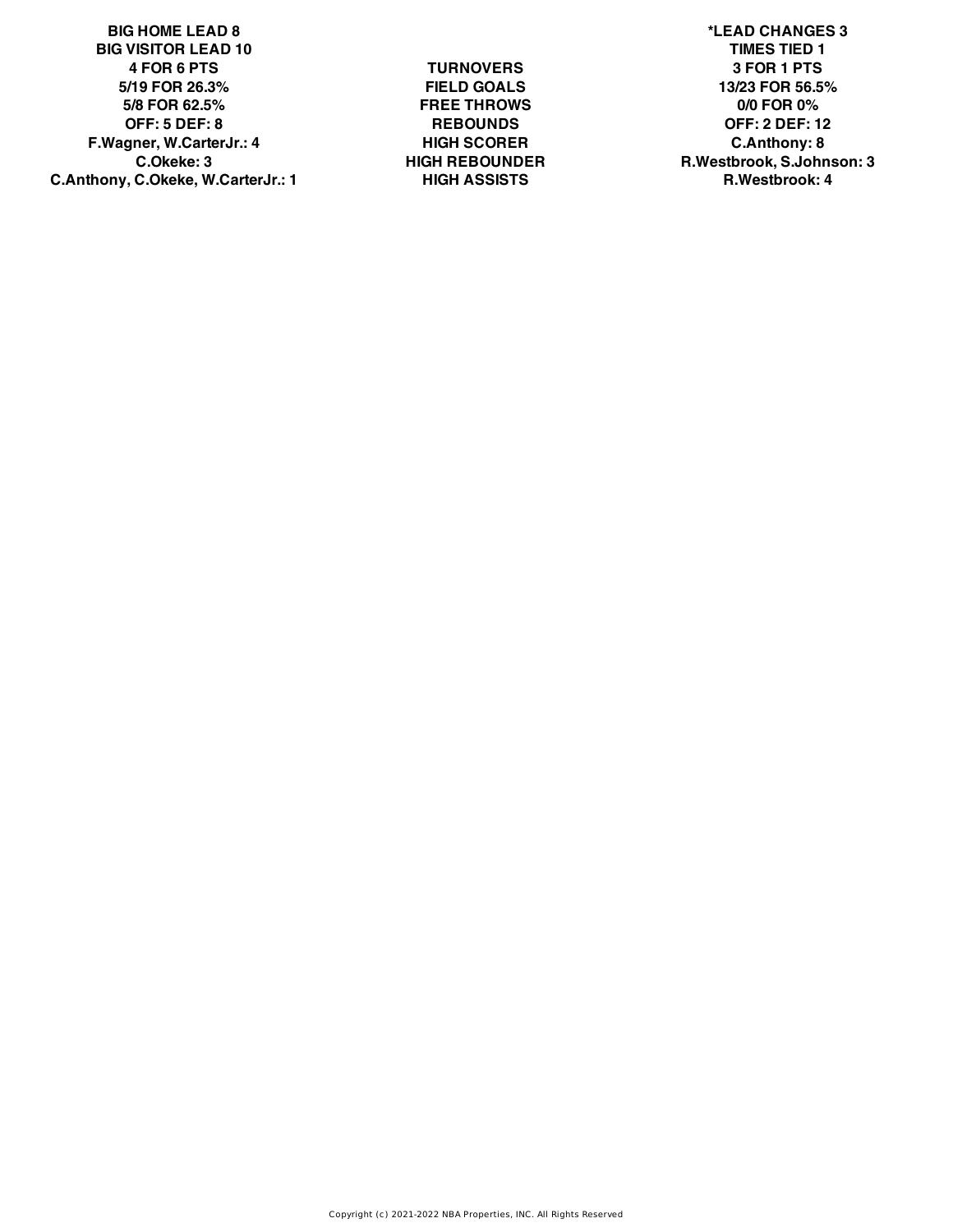| Time<br>12:00  | <b>MAGIC</b>                                             | <b>Score</b> | Lead<br><b>Start of Period (9:04 PM)</b> | <b>Lakers</b>                                      |
|----------------|----------------------------------------------------------|--------------|------------------------------------------|----------------------------------------------------|
| 12:00          |                                                          | 78-85        |                                          | <b>Possession: Lakers</b>                          |
| 11:42          |                                                          | 78-87        | -7<br>-9                                 |                                                    |
| 11:17          |                                                          |              |                                          | <b>L.James Alley Oop Dunk (M.Monk)</b>             |
| 11:13          | MISS C.Okeke 26' 3PT Jump Shot<br><b>M.Bamba REBOUND</b> |              |                                          |                                                    |
|                |                                                          |              |                                          | <b>M.Monk STEAL</b>                                |
| 11:12          | <b>M.Bamba Lost Ball TURNOVER #16</b>                    |              |                                          |                                                    |
| 11:07          |                                                          | 78-90        | $-12$                                    | <b>C.Anthony 24' 3PT FB Running Shot (L.James)</b> |
| 10:47          | I.Brazdeikis Driving Layup (M.Wagner)                    | 80-90        | $-10$                                    |                                                    |
| 10:33          |                                                          |              |                                          | <b>MISS C.Anthony 12' Fadeaway Shot</b>            |
| 10:31          | <b>M.Bamba REBOUND</b>                                   |              |                                          |                                                    |
| 10:26          | MISS M.Bamba 26' 3PT FB Running Shot                     |              |                                          |                                                    |
| 10:23          |                                                          |              |                                          | <b>C.Anthony REBOUND</b>                           |
| 10:09          |                                                          |              |                                          | MISS A.Reaves 23' 3PT Jump Shot                    |
| 10:06          | <b>M.Bamba REBOUND</b>                                   |              |                                          |                                                    |
| 10:01          |                                                          |              |                                          | T.Horton-Tucker S.FOUL (P3, T1) (L.Holtkamp)       |
| 10:01          | J.Suggs Free Throw 1 of 2                                | 81-90        | -9                                       |                                                    |
| 10:01          | J.Suggs Free Throw 2 of 2                                | 82-90        | -8                                       |                                                    |
| 09:48          |                                                          |              |                                          | M.Monk Offensive (P3) (C.Kirkland)                 |
| 09:48          |                                                          |              |                                          | <b>M.Monk Foul TURNOVER #15</b>                    |
| 09:37          | MISS M.Wagner 27' 3PT Jump Shot                          |              |                                          |                                                    |
| 09:35          |                                                          |              |                                          | <b>A.Reaves REBOUND</b>                            |
| 09:29          |                                                          | 82-93        | $-11$                                    | C.Anthony 26' 3PT Jump Shot (L.James)              |
| 09:15          | I.Brazdeikis 25' 3PT Jump Shot (J.Suggs)                 | 85-93        | -8                                       |                                                    |
| 09:02          | M.Bamba S.FOUL (P4, T1) (M.Kogut)                        |              |                                          |                                                    |
| 09:02          |                                                          | 85-94        | -9                                       | <b>C.Anthony Free Throw 1 of 3</b>                 |
| 09:02          |                                                          | 85-95        | $-10$                                    | <b>C.Anthony Free Throw 2 of 3</b>                 |
| 09:02          | <b>SUB: G.Harris FOR M.Bamba</b>                         |              |                                          |                                                    |
| 09:02          |                                                          |              |                                          | SUB: R.Westbrook FOR T.Horton-Tucker               |
| 09:02          |                                                          |              |                                          | <b>SUB: T.Ariza FOR L.James</b>                    |
| 09:02          |                                                          | 85-96        | $-11$                                    | <b>C.Anthony Free Throw 3 of 3</b>                 |
| 08:50          | <b>J.Suggs Cutting Layup (M.Wagner)</b>                  | 87-96        | -9                                       |                                                    |
| 08:38          |                                                          |              |                                          | MISS R. Westbrook 25' 3PT Jump Shot                |
| 08:36          | <b>C.Okeke REBOUND</b>                                   |              |                                          |                                                    |
| 08:34          |                                                          |              |                                          | R.Westbrook P.FOUL (P3, T2) (C.Kirkland)           |
| 08:34          | <b>SUB: C.Anthony FOR J.Suggs</b>                        |              |                                          |                                                    |
| 08:26          | <b>I.Brazdeikis Bad Pass TURNOVER #17</b>                |              |                                          | <b>T.Ariza STEAL</b>                               |
| 08:26          | I.Brazdeikis Take Foul (P1, T2) (C.Kirkland)             |              |                                          |                                                    |
| 08:10          |                                                          |              |                                          | <b>MISS R. Westbrook Driving Finger Roll Layup</b> |
| 08:07          |                                                          |              |                                          | <b>C.Anthony REBOUND</b>                           |
| 08:07          |                                                          | 87-98        | $-11$                                    | <b>C.Anthony Layup</b>                             |
| 08:07          |                                                          |              |                                          | Lakers Violation: Delay Of Game (M.Kogut)          |
| 07:48          | MISS I.Brazdeikis 24' 3PT Jump Shot                      |              |                                          |                                                    |
| 07:43          |                                                          |              |                                          | <b>M.Monk REBOUND</b>                              |
| 07:36          |                                                          | 87-101       | $-14$                                    | M.Monk 26' 3PT Pullup Shot (T.Ariza)               |
| 07:21          | MISS C.Anthony 21' Pullup Shot                           |              |                                          |                                                    |
| 07:17          |                                                          |              |                                          | <b>R.Westbrook REBOUND</b>                         |
| 06:57          |                                                          | 87-103       | $-16$                                    | R.Westbrook 20' Step Back Shot                     |
| 06:35          | <b>I.Brazdeikis 8' Driving Floating Shot (M.Wagner)</b>  | 89-103       | $-14$                                    |                                                    |
| 06:35          |                                                          |              |                                          | TIMEOUT (4)                                        |
| 06:35          | <b>SUB: F.Wagner FOR C.Okeke</b>                         |              |                                          |                                                    |
| 06:35          |                                                          |              |                                          |                                                    |
|                | <b>SUB: M.Bamba FOR M.Wagner</b>                         |              |                                          |                                                    |
| 06:35          |                                                          |              |                                          | <b>SUB: L.James FOR C.Anthony</b>                  |
| 06:19<br>06:17 | <b>M.Bamba BLOCK</b>                                     |              |                                          | <b>MISS R. Westbrook Driving Layup</b>             |
|                | <b>F.Wagner REBOUND</b>                                  |              |                                          |                                                    |
| 06:03          | <b>C.Anthony Driving Layup</b>                           | 91-103       | $-12$                                    |                                                    |
| 05:40          |                                                          |              |                                          | MISS L.James 26' 3PT Step Back Shot                |
| 05:38          | <b>C.Anthony REBOUND</b>                                 |              |                                          |                                                    |
| 05:33          | <b>C.Anthony 9' FB Driving Floating Shot</b>             | 93-103       | $-10$                                    |                                                    |
| 05:18          |                                                          | 93-106       | $-13$                                    | T.Ariza 25' 3PT Jump Shot (R.Westbrook)            |
| 05:04          | MISS C.Anthony 27' 3PT Step Back Shot                    |              |                                          |                                                    |
| 05:01          |                                                          |              |                                          | <b>T.Ariza REBOUND</b>                             |
| 04:55          | I.Brazdeikis S.FOUL (P2, T3) (M.Kogut)                   |              |                                          |                                                    |